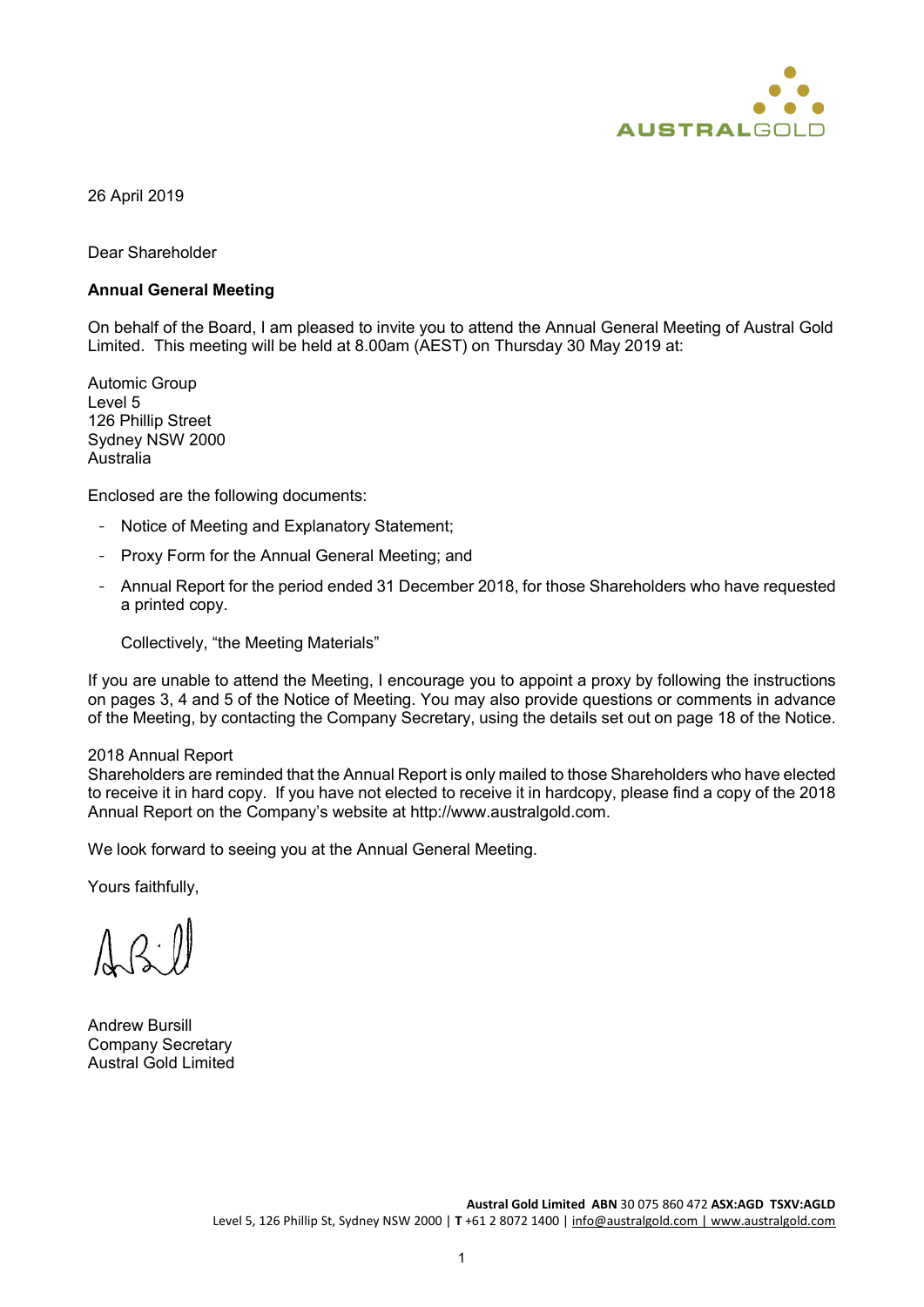

# **AUSTRAL GOLD LIMITED**

ABN 30 075 860 472

# **NOTICE OF ANNUAL GENERAL MEETING**

- **TIME**: 8.00am (AEST)
- **DATE**: Thursday, 30 May 2019
- **PLACE**: Automic Group Level 5 126 Phillip Street Sydney NSW 2000 Australia

This Notice of Meeting should be read in its entirety. If Shareholders are in doubt as to how they should vote, they should seek advice from their professional advisers prior to voting.

In accordance with Canadian National Instrument 71-*102* (the "Instrument") *Continuous Disclosure and Other Exemptions Relating to Foreign Issuers*, Austral Gold Limited confirms that it is a Designated Foreign Issuer as defined in the Instrument and is subject to the regulatory requirements of the Australian Securities Exchange Limited. The Company confirms that, in accordance with Section 3.2 of NI 71-102, this Notice of Meeting has been sent to all shareholders with a registered address in Canada in the same manner and at the same time, or as soon as practicable after it was sent to holders of securities of that class in the Company's local jurisdiction, being Australia.

Should you wish to discuss the matters in this Notice of Meeting, please do not hesitate to contact the Company Secretary, using the contact details on page 18.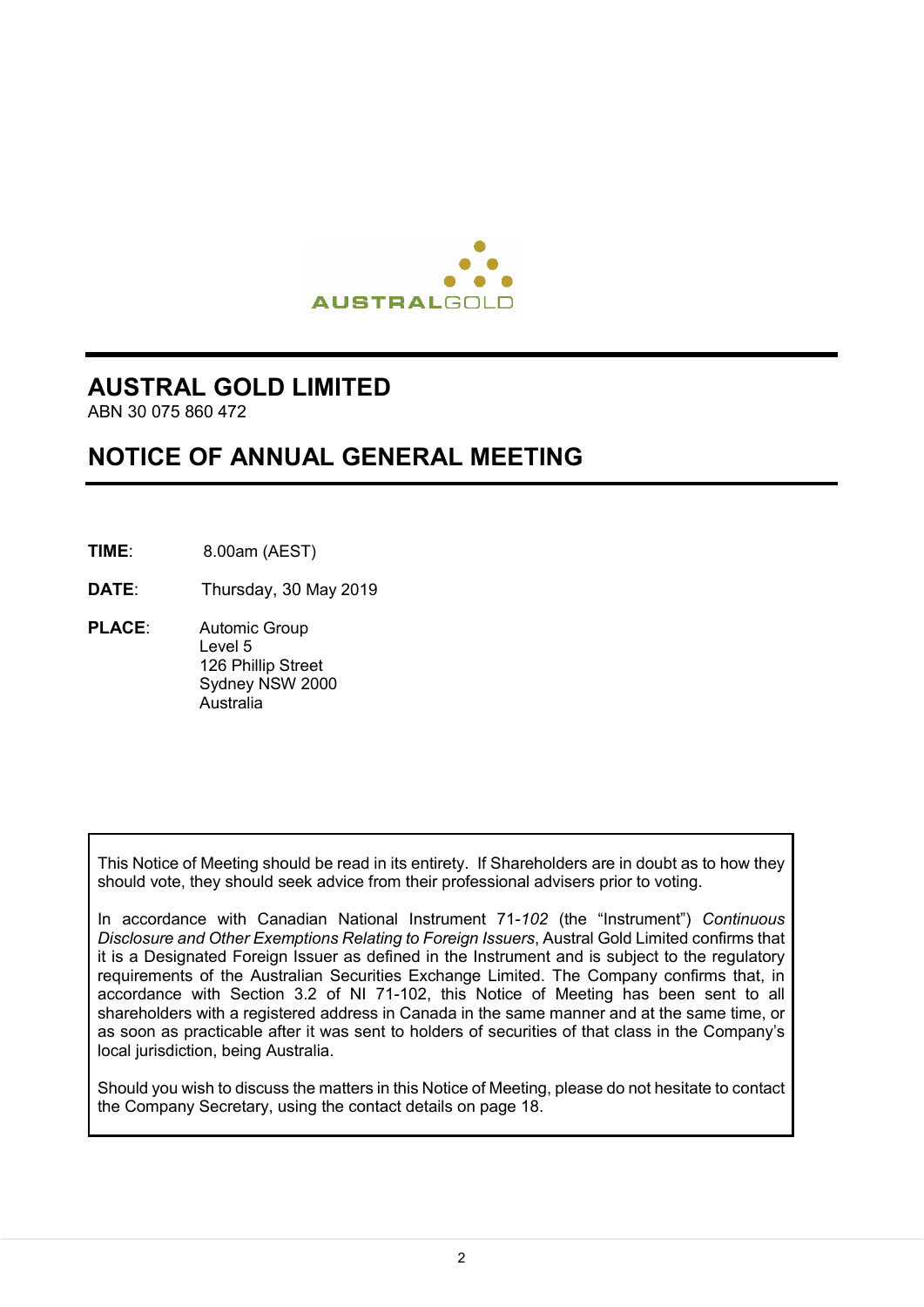# **CONTENTS PAGE**

| Notice of Annual General Meeting (setting out the proposed Resolutions) |          |
|-------------------------------------------------------------------------|----------|
| Explanatory Statement (explaining the proposed Resolutions)             |          |
| Proxy Form                                                              | Separate |

#### **YOUR VOTE IS IMPORTANT**

The business of the Annual General Meeting affects your shareholding and your vote is important.

# **VOTING IN PERSON**

To vote in person, please attend the Annual General Meeting on the date, time and at the place set out on page 6 of this Notice.

# **APPOINTING A PROXY**

A Shareholder who is entitled to attend and vote at the Meeting may appoint a proxy to attend and vote at the Meeting on their behalf. A proxy does not need to be a Shareholder of Austral.

If a Shareholder is entitled to cast two or more votes at the Meeting, the Shareholder may appoint two proxies and may specify the percentage or number of votes each proxy can exercise. If the proxy form does not specify the percentage or number of the Shareholder's votes that each proxy may exercise, each proxy may exercise half of the Shareholder's votes on a poll. Fractions will be disregarded.

#### **For shareholders on the Australian register:**

To appoint a proxy online, please go to [the](http://www.linkmarketservices.com.au/) Computershare website below:

- (a) [www.investorvote.com.au;](http://www.investorvote.com.au/) or
- (b) [www.intermediaryonline.com](http://www.intermediaryonline.com/) for Intermediary Online subscribers only (Custodians).

Alternatively, you can appoint a proxy by completing and signing your proxy form and sending the form:

- (a) By post to Computershare Investor Services Pty Limited, GPO Box 242, Melbourne 3001, Victoria, Australia; or
- (b) By facsimile to Computershare on 1 800 783 447 (within Australia) or +61 3 9473 2555 (outside Australia)

The deadline for receipt of proxy forms is **8:00am (AEST) on 28 May 2019**, being not later than 48 hours before the commencement of the Meeting.

#### *Any proxy appointments received later than this time will not be valid for the Meeting.*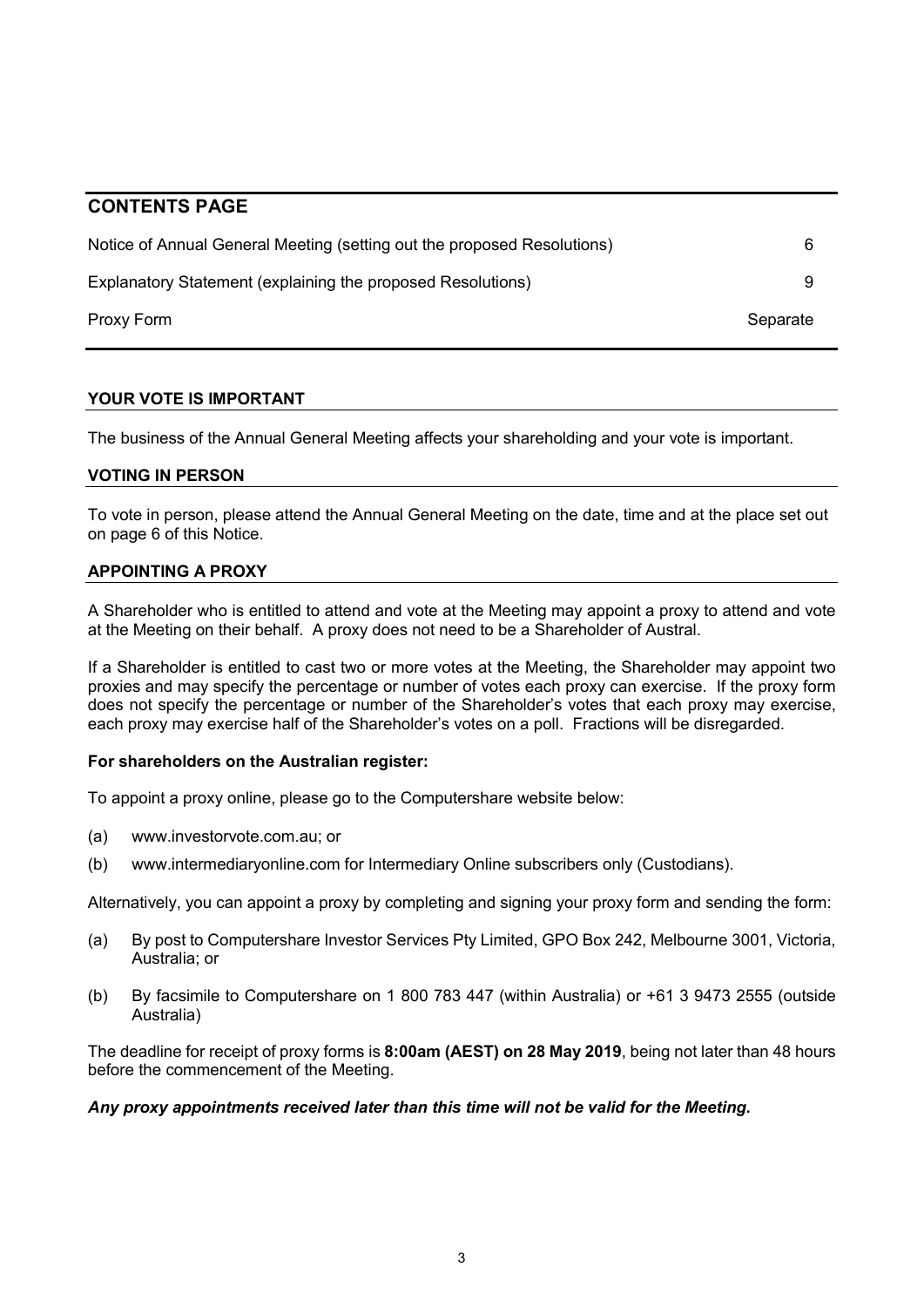#### **For shareholders on the Canadian register:**

To appoint a proxy online, please go to [the](http://www.linkmarketservices.com.au/) Computershare website [www.investorvote.com](http://www.investorvote.com/) using the control number located on your proxy.

Alternatively, you can appoint a proxy by completing and signing your proxy form and sending the form:

- (a) By post to Computershare Investor Services, 8th Floor, 100 University Avenue, Toronto, Ontario, M5J 2YI, Canada; or
- (b) By phone to Computershare on 1-866-732-VOTE (8683) (Toll free within Canada or US) or +1 312 588 4290; (International direct dial)

The deadline for receipt of proxy forms for those on the Canadian register is **8:00am (PT) on Monday, 27 May 2019.**

#### *Any proxy appointments received later than this time will not be valid for the Meeting.*

# **POWER OF ATTORNEY**

If the proxy form is signed under a power of attorney on behalf of a Shareholder, then the attorney must make sure that either the original power of attorney or a certified copy is sent with the proxy form, unless the power of attorney has already been provided to the Share Registry.

#### **CORPORATE REPRESENTATIVES**

If a representative of a corporate Shareholder or a corporate proxy will be attending the Meeting, the representative should bring to the Meeting adequate evidence of their appointment, unless this has previously been provided to the Share Registry.

An appointment of corporate representative form may be obtained from Computershare by online at: https://www-au.computershare.com/Investor/help/printableforms

#### **VOTING BY NON-REGISTERED SHAREHOLDERS IN CANADA**

Only registered Shareholders or the persons they appoint as their proxies are permitted to vote at the Meeting. Most Canadian Shareholders are "non-registered" or "beneficial" Shareholders ("Non-Registered Shareholders") because the Shares they own are not registered in their names but are instead registered in the name of the brokerage firm, bank or trust company through which they purchased the Shares.

Shares beneficially owned by a Non-Registered Shareholder are registered either: (i) in the name of an intermediary ("Intermediary") that the Non-Registered Shareholder deals with in respect of the Shares; or (ii) in the name of a clearing agency (such as CDS Clearing and Depository Services Inc. ("CDS")) of which the Intermediary is a participant.

In accordance with applicable securities law requirements, the Company will have distributed copies, via mail or electronically, of the Meeting Materials to the clearing agencies and Intermediaries for distribution to Non-Registered Shareholders. Intermediaries are required to forward the Meeting Materials to Non-Registered Shareholders unless a Non-Registered Shareholder has waived the right to receive them. Intermediaries often use service companies to forward the Meeting Materials to Non-Registered **Shareholders** 

Generally, Non-Registered Shareholders who have not waived the right to receive Meeting Materials will either:

(i) be given a voting instruction form which is not signed by the Intermediary and which, when properly completed and signed by the Non-Registered Shareholder and returned to the Intermediary or its service company, will constitute voting instructions (often called a "voting instruction form") which the Intermediary must follow. Typically, the voting instruction form will consist of a one-page pre-printed form. The majority of brokers now delegate responsibility for obtaining instructions from clients to Broadridge Financial Solutions, Inc. ("Broadridge") in Canada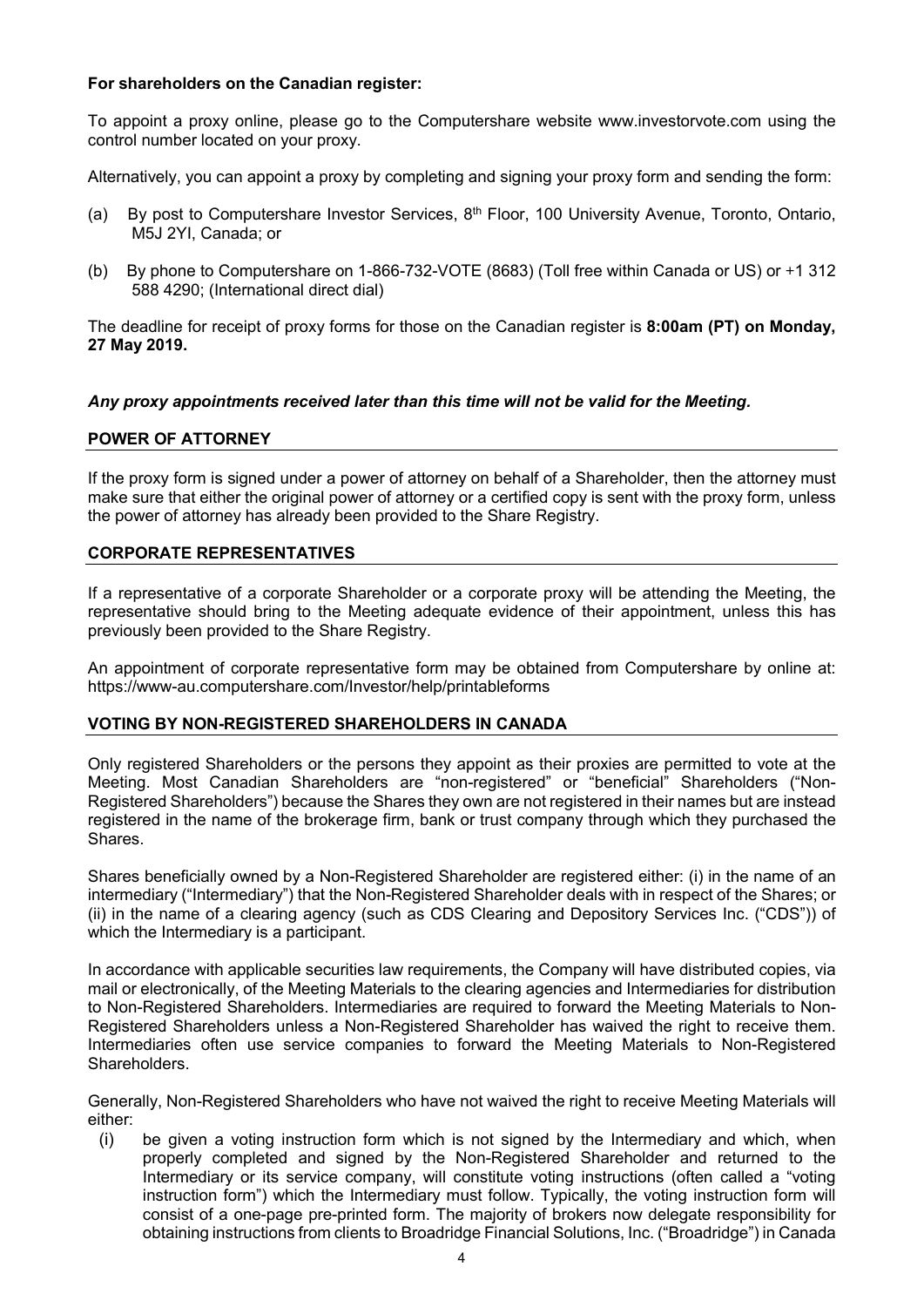and the United States. Broadridge typically prepares a machine-readable voting instruction form, mails those forms to Non-Registered Shareholders and asks Non-Registered Shareholders to return the forms to Broadridge or otherwise communicate voting instructions to Broadridge (by way of the Internet or telephone, for example). Broadridge then tabulates the results of all instructions received and provides appropriate instructions respecting the voting of the shares to be represented at the Meeting. Sometimes, instead of the one-page pre-printed form, the voting instruction form will consist of a regular printed proxy form accompanied by a page of instructions which contains a removable label with a bar-code and other information. For this form of proxy to validly constitute a voting instruction form, the Non-Registered Shareholder must remove the label from the instructions and affix it to the form of proxy, properly complete and sign the form of proxy and submit it to the Intermediary or its service company in accordance with the instructions of the Intermediary or its service company. A Non-Registered Shareholder who receives a voting instruction form cannot use that form to vote his or her Shares at the Meeting;

#### OR

(ii) be given a form of proxy which has already been signed by the Intermediary (typically by a facsimile, stamped signature), which is restricted as to the number of Shares beneficially owned by the Non-Registered Shareholder but which is otherwise not completed by the Intermediary. Because the Intermediary has already signed the form of proxy, this form of proxy is not required to be signed by the Non-Registered Shareholder when submitting the proxy. In this case, the Non-Registered Shareholder who wishes to submit a proxy should properly complete the form of proxy and deposit it with Computershare Investor Services, 8th Floor, 100 University Avenue, Toronto, Ontario, M5J 2YI, Canada.

In either case, the purpose of these procedures is to permit Non-Registered Shareholders to direct the voting of the Common Shares they beneficially own. Should a Non-Registered Shareholder who receives one of the above forms wish to vote at the Meeting, or any adjournment(s) or postponement(s) thereof, (or have another person attend and vote on behalf of the Non-Registered Shareholder), the Non-Registered Shareholder should strike out the persons named in the voting instruction form and insert the Non-Registered Shareholder or such other person's name in the blank space provided.

In either case, Non-Registered Shareholders should carefully follow the instructions of their Intermediary, including those regarding when and where the voting instruction form is to be delivered.

A Non-Registered Shareholder may revoke a voting instruction form or a waiver of the right to receive Meeting Materials and to vote which has been given to an Intermediary at any time by written notice to the Intermediary provided that an Intermediary is not required to act on a revocation of a voting instruction form or of a waiver of the right to receive Meeting Materials and to vote, which is not received by the Intermediary at least seven (7) days prior to the Meeting. Non-Registered Shareholders fall into two categories: those who object to their identity being made known to the issuers of securities which they own ("Objecting Beneficial Owners" or "OBOs") and those who do not object to their identity being made known to the issuers of the securities they own ("Non-Objecting Beneficial Owners" or "NOBOs").

The Company is not sending Meeting Materials directly to the NOBOs. The Company will use and pay intermediaries and agents to send the Meeting Materials and intends to pay for intermediaries to deliver the Meeting Materials to the OBOs.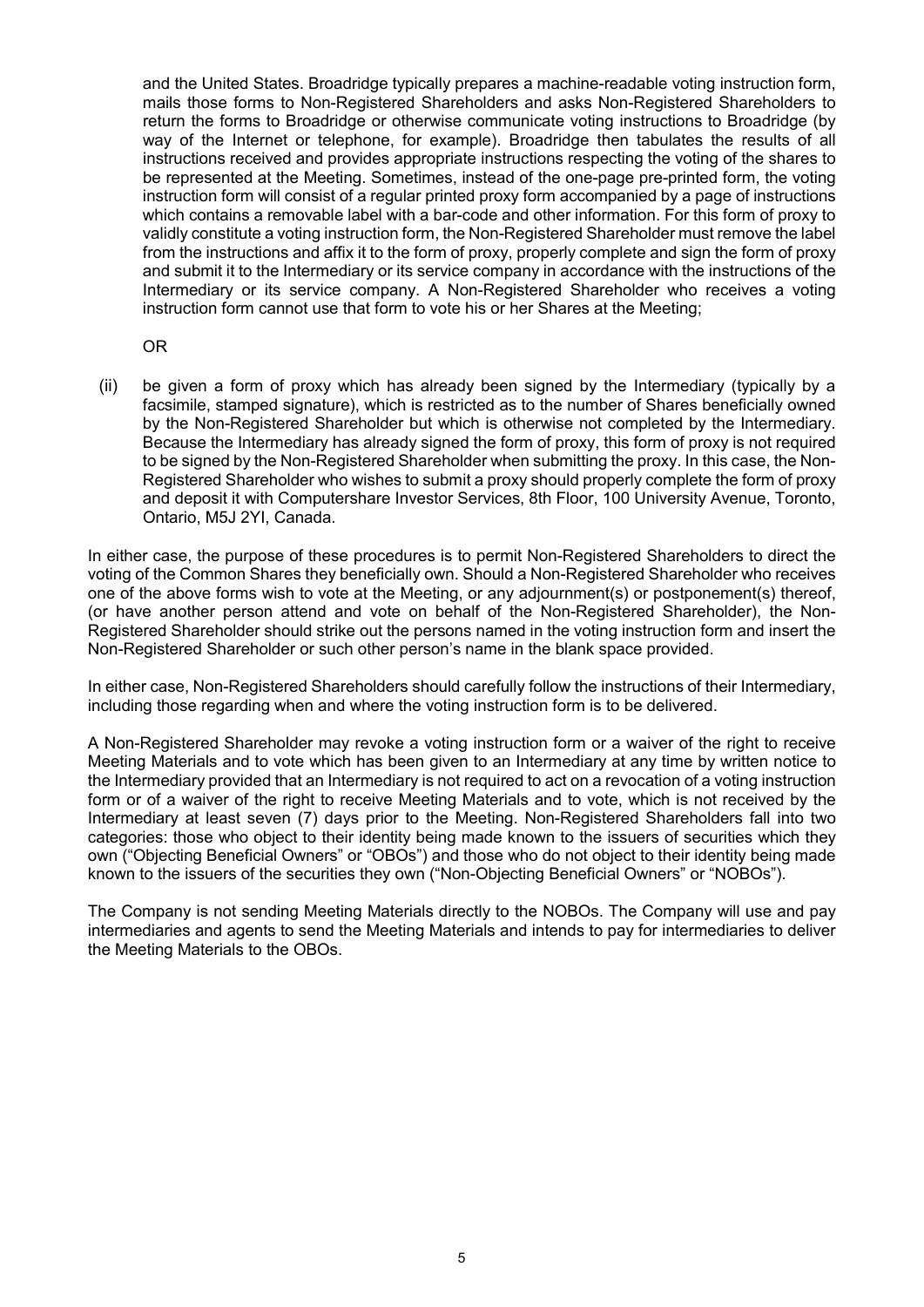# **NOTICE OF ANNUAL GENERAL MEETING**

Notice is given that the Annual General Meeting (**AGM**) of Shareholders of Austral Gold Limited will be held at Automic Group, Level 5, 126 Phillip Street, Sydney NSW 2000, Australia at 8.00am (AEST) on Thursday, 30 May 2019. Registration will open at 7.30am (AEST).

The Explanatory Statement to this Notice of Meeting provides additional information on matters to be considered at the AGM. Terms and abbreviations used in this Notice of Meeting and Explanatory Statement are defined in the Glossary on page 19.

The Directors have determined under Regulation 7.11.37 of the Corporations Regulations 2001 (Cth) that the persons eligible to vote at the Meeting are those who are registered Shareholders of the Company that are quoted on the ASX at 7.00pm (AEST) on 28 May 2019.

The Company shall make a list of all persons who are registered holders of Shares that are listed on the TSX-V as at the close of business at 5pm (Toronto time) on Friday, 12 April 2019 (the "Record Date") and the number of Shares registered in the name of each person on that date. Each Shareholder is entitled to one vote for each Share in that Shareholder's name as it appears on the list.

# **AGENDA**

#### **1. ITEM 1 – ADOPTION OF THE FINANCIAL REPORT FOR THE PERIOD ENDED 31 DECEMBER 2018**

*"To receive and to consider the Company's Financial Report, the Directors' Report and the Auditor's Report for the period ended 31 December 2018."*

Note: This item of ordinary business is **for discussion only and is not a resolution**.

Shareholders are reminded that the Financial Report has only been mailed to those Shareholders who have elected to receive financial reports in hard copy. The Financial Report can be viewed on the Company's website at www.australgold.com.

If you have not previously elected to receive a printed copy of the Financial Report and would like one, please phone +61 (2) 8072 1400 or email [info@australgold.com](mailto:info@australgold.com.au) and a copy will be sent to you free of charge.

Shareholders will be asked to consider, and if thought fit, to pass, with or without amendment, the Resolution below, which will be proposed as a Non-Binding Ordinary Resolution:

#### **2. RESOLUTION 1 – ADOPTION OF THE REMUNERATION REPORT**

*"To adopt the Remuneration Report for the period ended 31 December 2018."*

Please refer to the voting exclusion statement on page 8 of this Notice.

Shareholders will be asked to consider, and if thought fit, to pass, with or without amendment, each of the Resolutions below, which will each be proposed as an Ordinary Resolution:

#### **3. RESOLUTION 2 – RE-ELECTION OF DIRECTOR – MR BENJAMIN JARVIS**

*"That Mr Benjamin Jarvis, who retires by rotation in accordance with the Company's Constitution and ASX Listing Rule 14.5, and being eligible, offers himself for re-election as a Director of the Company, effective immediately."*

#### **4. RESOLUTION 3 – RE-ELECTION OF DIRECTOR – MR EDUARDO ELSZTAIN**

*"That Mr Eduardo Elsztain, who retires by rotation in accordance with the Company's Constitution and ASX Listing Rule 14.5, and being eligible, offers himself for re-election as a Director of the Company, effective immediately."*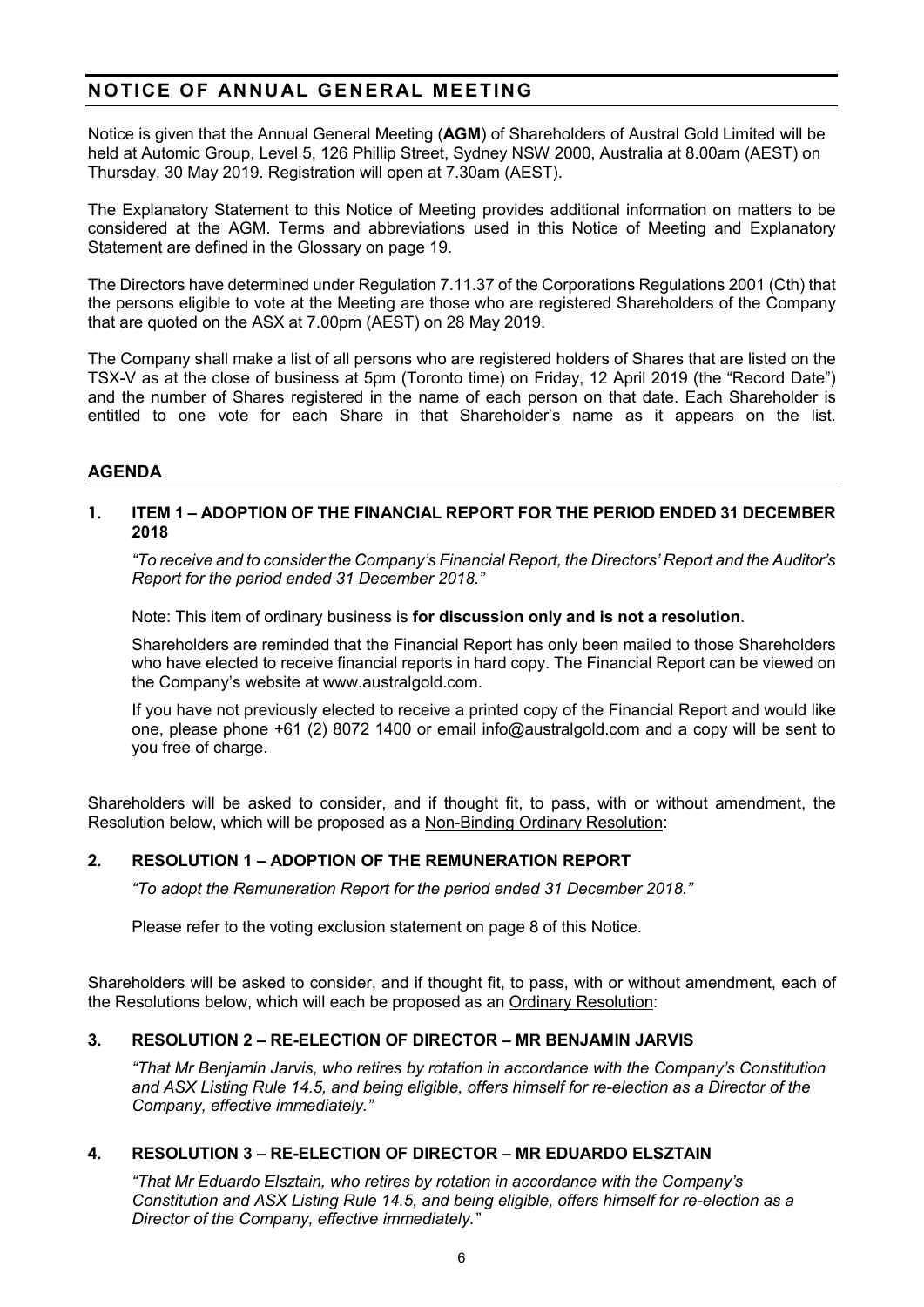# **5. RESOLUTION 4 – RE-ELECTION OF DIRECTOR – MR PABLO VERGARA DEL CARRIL**

*"That Mr Pablo Vergara Del Carril, who retires by rotation in accordance with the Company's Constitution and ASX Listing Rule 14.5, and being eligible, offers himself for re-election as a Director of the Company, effective immediately."*

# **6. RESOLUTION 5 – RE-ELECTION OF DIRECTOR – MR ROBERT TRZEBSKI**

*"That Mr Robert Trzebski, who retires by rotation in accordance with the Company's Constitution and ASX Listing Rule 14.5, and being eligible, offers himself for re-election as a Director of the Company, effective immediately."*

# **7. RESOLUTION 6 – RE-ELECTION OF DIRECTOR – MR SAUL ZANG**

*"That Mr Saul Zang, who retires by rotation in accordance with the Company's Constitution and ASX Listing Rule 14.5, and being eligible, offers himself for re-election as a Director of the Company, effective immediately."*

# **8. RESOLUTION 7 – RE-ELECTION OF DIRECTOR – MR WAYNE HUBERT**

*"That Mr Wayne Hubert, who retires by rotation in accordance with the Company's Constitution and ASX Listing Rule 14.5, and being eligible, offers himself for re-election as a Director of the Company, effective immediately."*

Shareholders will be asked to consider, and if thought fit, to pass, with or without amendment, each of the Resolutions below, which will each be proposed as a Special Resolution:

# **9. RESOLUTION 8 – APPROVAL OF 10% CAPACITY TO ISSUE EQUITY SECURITIES**

*"That for the purposes of ASX Listing Rule 7.1A and for all other purposes, Shareholders approve the issue of equity securities up to 10% of the issued capital in the Company (at the time of the issue)* calculated in accordance with the formula prescribed in Listing Rule 7.1A.2 and otherwise *on the terms and conditions in the Explanatory Statement which accompanies and forms part of this Notice of Meeting."*

Please refer to the voting exclusion statement on page 8 of this Notice.

#### **10. RESOLUTION 9 – ADOPTION OF NEW CONSTITUTION**

*"That, for the purposes of section 136 of the Corporations Act and for all other purposes, the constitution of the Company be repealed and replaced with a constitution in the form of the document tabled at this Meeting and signed by the Chairman for the purposes of identification, effective immediately."* 

DATED: 26 April 2019

By Order of the Board

Andrew Bursill Company Secretary Austral Gold Limited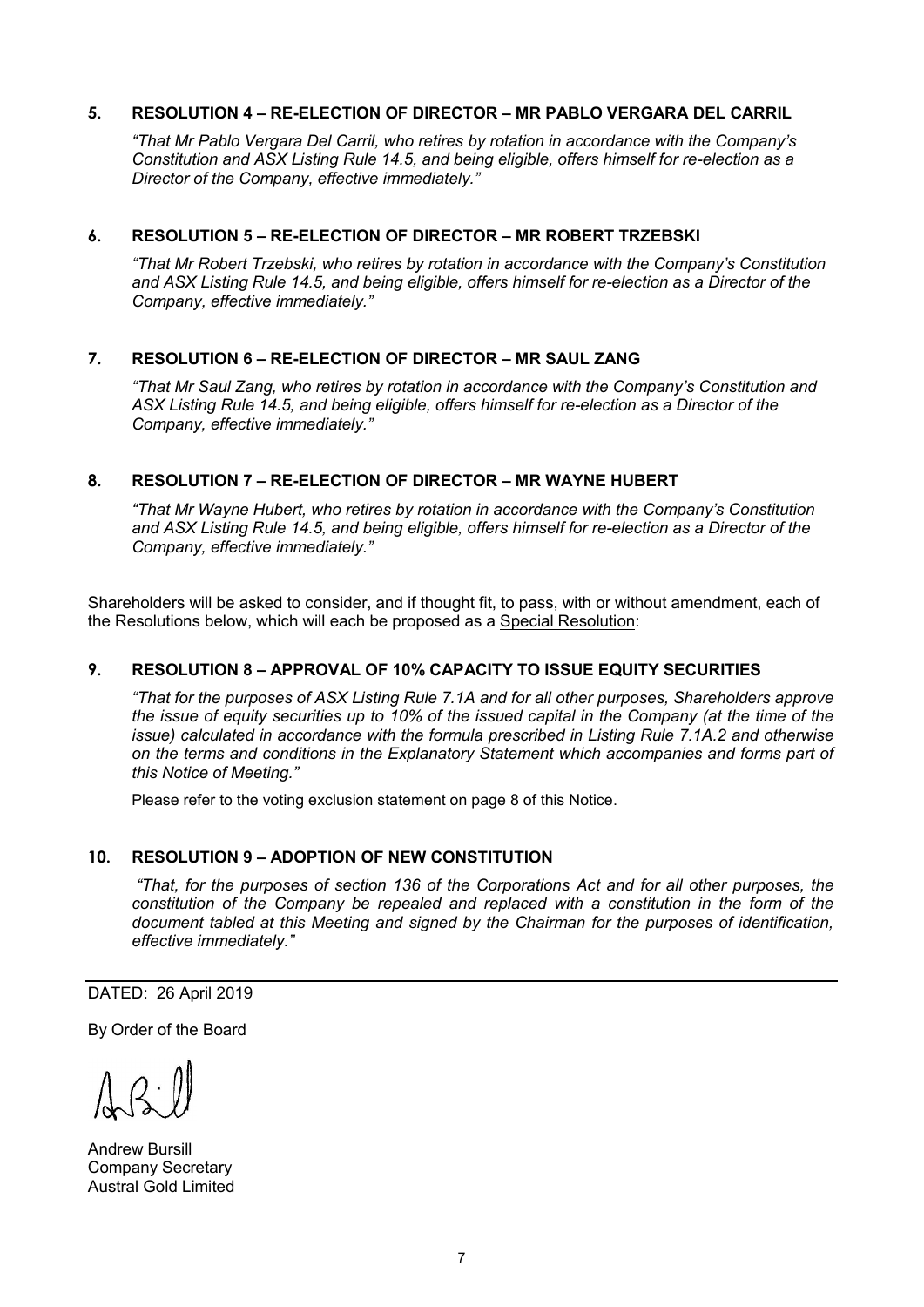# **Voting Exclusion Statement**

For the definitions of Key Management Personnel (**KMP**) and Closely Related Parties, please refer to the Glossary on page 19.

The Corporations Act restricts members of the KMP of the Company and their Closely Related Parties from voting in relation to remuneration related Resolutions (such as Resolution 1).

In addition, separate voting restrictions apply in respect of Resolution 8 under the ASX Listing Rules.

#### **What this means for Shareholders**

If you intend to appoint a member of the KMP (other than the Chairman of the Meeting) as your proxy, please ensure that you direct them how to vote on Resolution 1. If you do not do so, your proxy will not be able to vote on your behalf on Resolution 1.

If you intend to appoint the Chairman of the Meeting as your proxy (and you are not a KMP or a Closely Related Party), you are encouraged to direct him how to vote by marking a box for Resolution 1 (for example if you wish to vote for, or against, or to abstain from voting). If you appoint the Chairman as your proxy without directing him how to vote on a resolution where he is a related party, the Chairman will not be able to vote on your behalf. However, the Company will not disregard a vote cast by the Chairman of the Meeting where it is in accordance with a direction on the proxy form to vote as the proxy decides. The Chairman of the Meeting intends to vote in favour of all Resolution 1 (where permissible). If you do not want your vote exercised in favour of Resolution 1, you should direct the Chairman of the Meeting to vote "against", or to abstain from voting on Resolution 1.

| <b>Resolution</b>                                                                           | <b>Voting Exclusions</b>                                                                                                                                                                                                                                                             |  |  |  |  |
|---------------------------------------------------------------------------------------------|--------------------------------------------------------------------------------------------------------------------------------------------------------------------------------------------------------------------------------------------------------------------------------------|--|--|--|--|
| Resolution $1 -$<br>Adoption of<br>Remuneration<br>Report                                   | A vote must not be cast in any capacity by or on behalf of:                                                                                                                                                                                                                          |  |  |  |  |
|                                                                                             | A current or former member of the KMP whose remuneration details are<br>included in the Remuneration Report for the period ended 31 December 2018,<br>and                                                                                                                            |  |  |  |  |
|                                                                                             | Any Closely Related Parties of such member of the KMP.<br>$\qquad \qquad -$                                                                                                                                                                                                          |  |  |  |  |
|                                                                                             | In addition, no votes may be cast as a proxy by any other person who has become<br>a member of the KMP by the time of the AGM, or their Closely Related Parties.                                                                                                                     |  |  |  |  |
|                                                                                             | However, the Company need not disregard a vote cast as proxy for a person who<br>is entitled to vote on Resolution 1 if:                                                                                                                                                             |  |  |  |  |
|                                                                                             | The vote is cast in accordance with the directions on the proxy form, specifying<br>how the proxy is to vote on Resolution 1, and it is not cast on behalf of a KMP<br>or their Closely Related Parties; and                                                                         |  |  |  |  |
|                                                                                             | The vote is cast by the Chairman of the Meeting and the proxy form authorises<br>$\overline{\phantom{0}}$<br>the Chairman to vote as the Chairman decides on the Resolution (even though<br>it is connected with the remuneration of members of the KMP, including the<br>Chairman). |  |  |  |  |
| Resolution 8-<br>Approval of 10%<br>Capacity to<br><b>Issue Equity</b><br><b>Securities</b> | The Company will regard any votes cast in favour of Resolution 8 by or on behalf<br>of:                                                                                                                                                                                              |  |  |  |  |
|                                                                                             | a person who is expected to participate in, or who will obtain a material benefit<br>as a result of, the proposed issue (except a benefit solely by reason of being a<br>holder of ordinary securities in the Company); or<br>Any associates of those persons.                       |  |  |  |  |
|                                                                                             | However, the Company need not disregard a vote if:                                                                                                                                                                                                                                   |  |  |  |  |
|                                                                                             | it is cast by a person as proxy for a person who is entitled to vote, in accordance<br>$\qquad \qquad \blacksquare$<br>with the directions on the proxy form; or                                                                                                                     |  |  |  |  |

The Company will disregard votes cast on Resolution 1 by the persons detailed in the table below.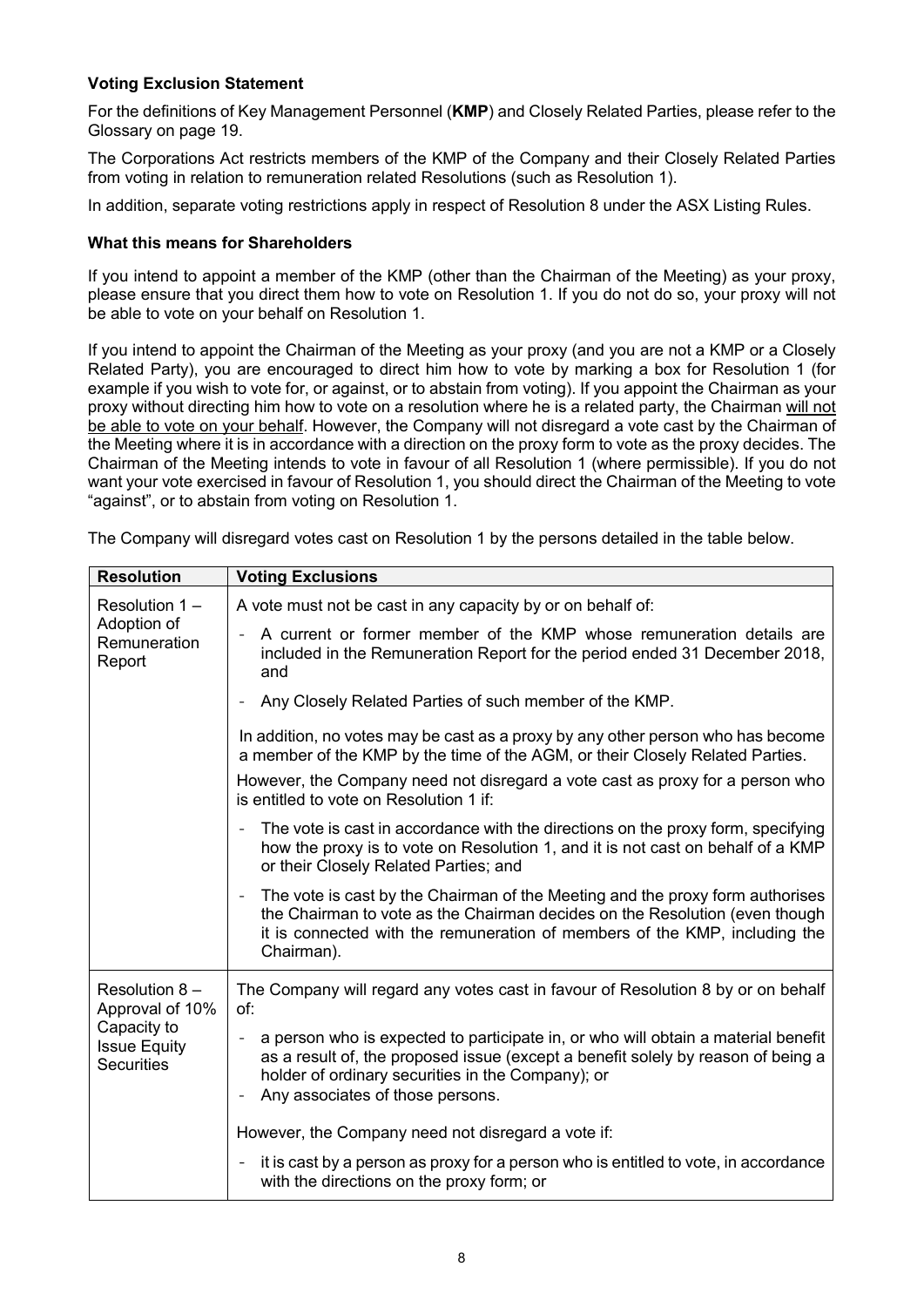| - it is cast by the Chairman of the Meeting as proxy for a person who is entitled<br>to vote, in accordance with a direction on the proxy form to vote as the proxy<br>decides. |
|---------------------------------------------------------------------------------------------------------------------------------------------------------------------------------|
|                                                                                                                                                                                 |

# **EXPLANATORY STATEMENT**

This Explanatory Statement has been prepared for the information of the Shareholders of the Company in connection with the business to be conducted at the Annual General Meeting to be held on Thursday, 30 May 2019 at 8.00am (AEST).

The purpose of this Explanatory Statement is to provide information which the Directors believe to be material to Shareholders in deciding whether to pass the Resolutions in the Notice of Meeting.

If you are in any doubt about what to do in relation to the Resolutions contemplated in the Notice of Meeting and this Explanatory Statement, it is recommended that you seek advice from an accountant, solicitor or other professional advisor.

#### **1. ITEM 1 - ADOPTION OF FINANCIAL REPORT FOR THE PERIOD ENDED 31 DECEMBER 2018**

The business of the Annual General Meeting will include receipt and consideration of the Company's Financial Report, the Directors' Report and the Auditor's Report for the period ended 31 December 2018, which are included in Austral's Financial Report.

In accordance with the Corporations Act, Shareholders will be given a reasonable opportunity at the Annual General Meeting to ask questions and make comments on the Financial Report, and on the management of Austral.

No resolution is required for this item, but Shareholders will be given the opportunity to ask questions and to make comments on the management and performance of the Company.

The Company's auditor will be present at the Meeting. During the discussion of this item, the Auditor will be available to answer questions on the:

- Conduct of the audit:
- Preparation and content of the Auditor's Report;
- Accounting policies adopted by the Company in relation to the preparation of the financial statements; and
- Independence of the Auditor in relation to the conduct of the audit.

#### Written questions for the Auditor

If you would like to submit a written question about the content of the Auditor's Report or the conduct of the Audit of the Financial Report to the Company's Auditor, please send your question to the Company Secretary. A list of qualifying questions will be made available at the Meeting.

Please note that all written questions must be received at least five business days before the Meeting, that is, by Tuesday 22 May 2019.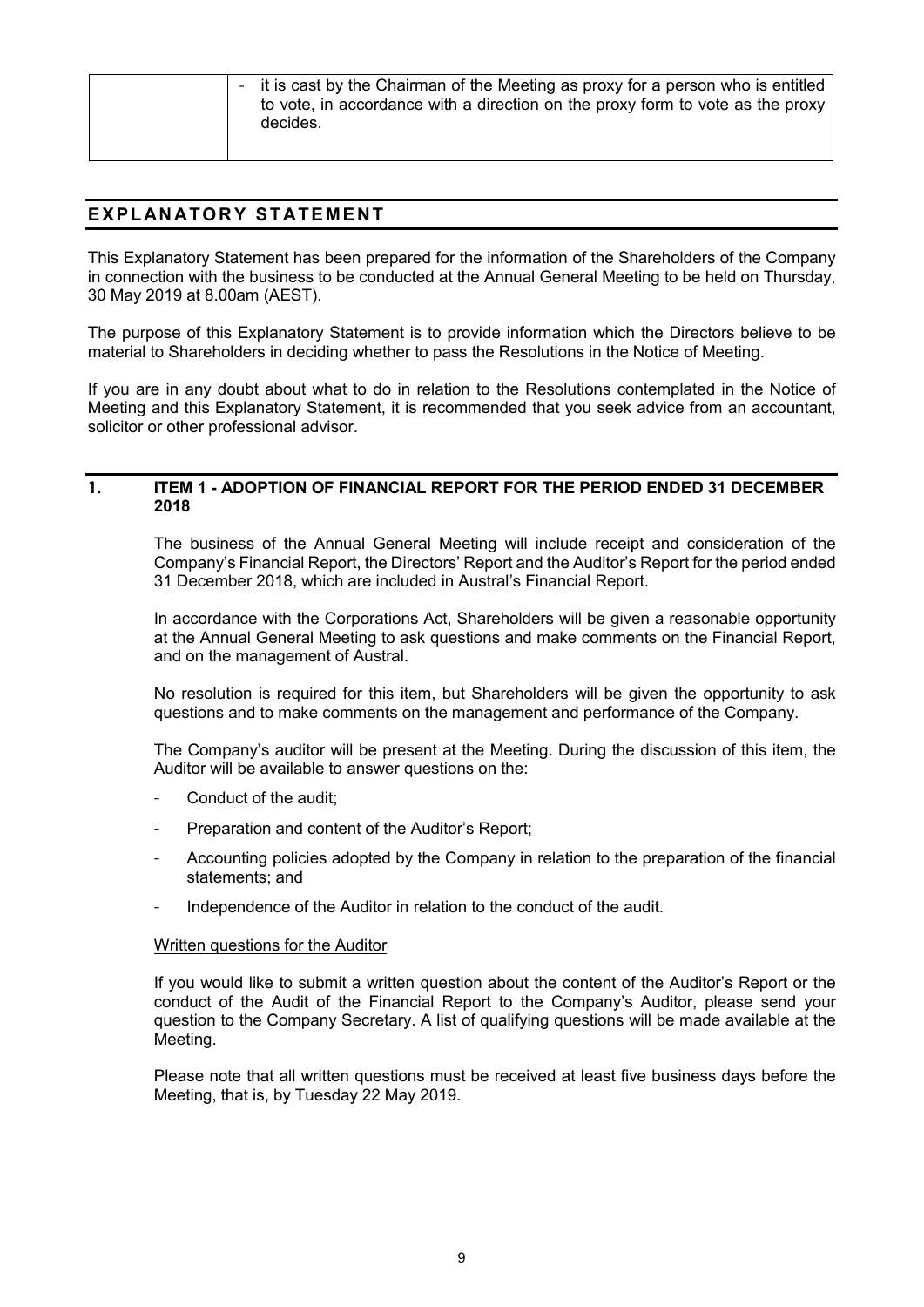#### **2. RESOLUTION 1 – ADOPTION OF THE REMUNERATION REPORT FOR THE PERIOD ENDED 31 DECEMBER 2018**

The Remuneration Report is set out in the Financial Report for the period ended 31 December 2018. The Remuneration Report details the Company's remuneration arrangements for the Directors and senior management of the Company.

Section 250R(2) of the Corporations Act requires that a resolution to adopt the Remuneration Report be put to the vote of the Company. Shareholders should note that the vote on Resolution 1 is advisory only and not binding on the Company or its Directors.

However, under the Corporations Act, if at least 25% of the votes cast on Resolution 1 are against the adoption of the Remuneration Report then:

- If comments are made on the Remuneration Report at the Meeting, Austral's Remuneration Report will be required to include an explanation of the Board's proposed action response or, if no action is proposed, the Board's reasons for this; and
- If, at next year's AGM, at least 25% of the votes cast on the resolution for adoption of the Remuneration Report are against it, Austral will be required to put to Shareholders a resolution proposing that an Extraordinary General Meeting (**EGM**) be called to consider the election of Directors (**Spill Resolution**). If the Spill Resolution is passed (i.e. more than 50% of the votes cast are in favour of it), all of the Directors (other than the Managing Director) will cease to hold office at the subsequent EGM, unless re-elected at that Meeting.

Last year, a resolution was passed to adopt the 2018 Remuneration Report, with in excess of 75% of votes cast in favour of the resolution on a show of hands (noting that in excess of 75% of proxies lodged were also in favour of the resolution).

In accordance with the Corporations Act, Shareholders will be given a reasonable opportunity at the Annual General Meeting to ask questions and make comments on the Remuneration Report.

# **3. RE-ELECTION OF DIRECTORS**

Clause 13.2 of the Constitution requires that all the Directors must retire at each Annual General Meeting. In accordance with this clause the Managing Director of the Company is exempt from retiring.

Directors who retire under clause 13.2 are eligible for re-election.

Clause 17.4 of the Constitution notes that a Managing Director shall not retire by rotation in accordance with clause 13.2. As Mr. Stabro Kasaneva is the Company's Managing Director, he is not required to retire as a Director and therefore does not require re-election at this meeting. In addition, ASX Listing Rule 14.5 requires that an entity which has directors to hold an election of directors at each annual general meeting.

# **RESOLUTION 2 – RE-ELECTION OF DIRECTOR – MR BENJAMIN JARVIS**

Mr Benjamin Jarvis was appointed to the Board on 2 June 2011. He is an Independent, Non-Executive Director and a member of the Audit Committee.

Mr Jarvis retires as a Director and now seeks re-election in accordance with clause 13.2 of the Constitution. He was last re-elected by shareholders on 30 May 2018.

Mr Jarvis is the Managing Director of Six Degrees Investor Relations, an Australian advisory firm that provides investor relations services to a broad range of companies listed on the Australian Securities Exchange. Mr Jarvis was educated at the University of Adelaide where he majored in Politics.

Mr Jarvis has not held any other Directorships with Australian or Canadian listed companies in the last three years.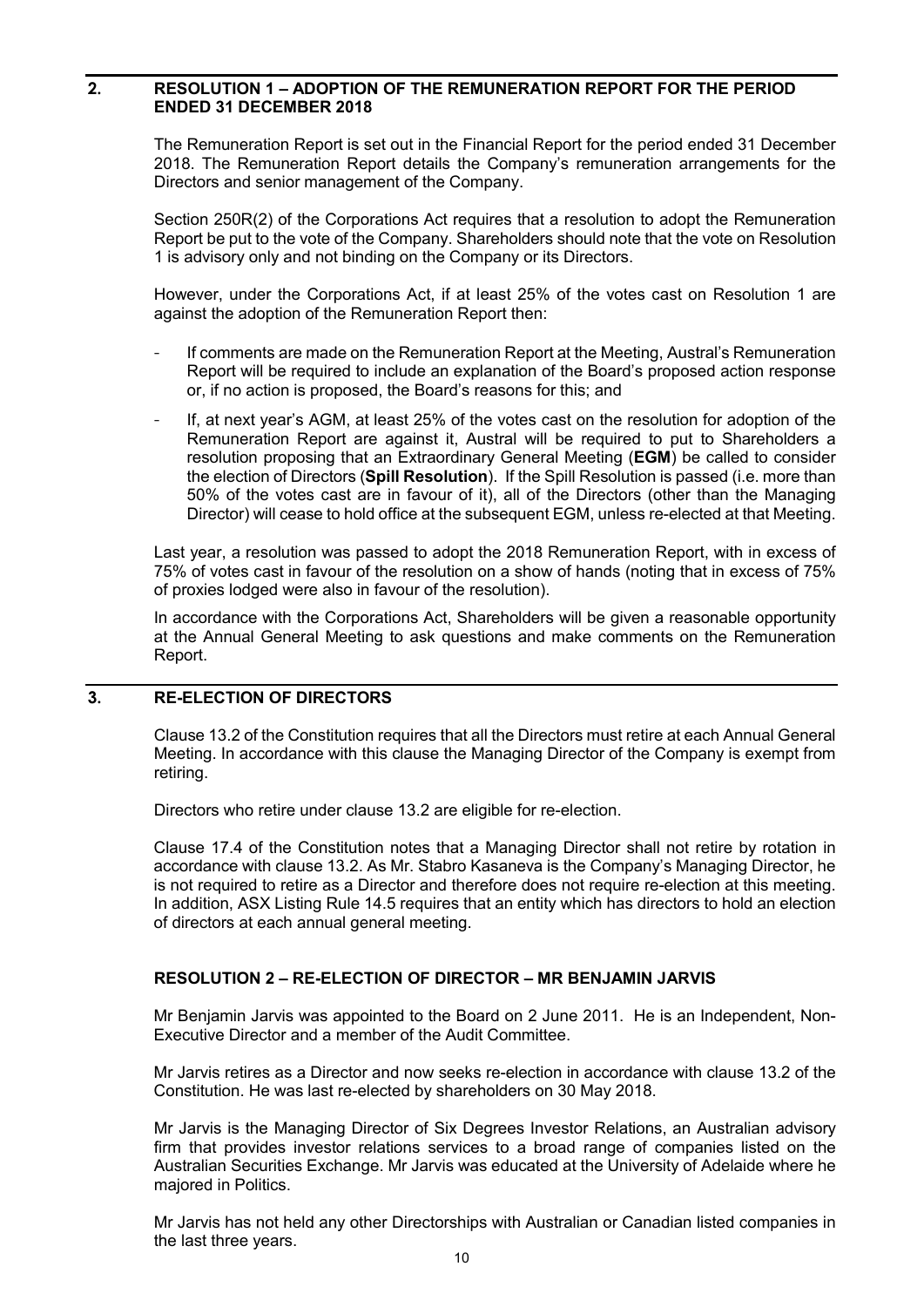*Board Recommendation: The Directors (with Mr Jarvis abstaining) unanimously recommend the re-election of Mr Jarvis.*

#### **RESOLUTION 3 – RE-ELECTION OF DIRECTOR – MR EDUARDO ELSZTAIN**

Mr Eduardo Elsztain was appointed to the Board on 29 June 2007. He is a Non-Executive Director and Chairman.

Mr Elsztain retires as a Director and now seeks re-election in accordance with clause 13.2 of the Constitution. He was last re-elected by shareholders on 30 May 2018.

Mr Eduardo Elsztain is Chairman of IRSA Inversiones y Representaciones SA (NYSE:IRS; BASE: IRSA), one of Argentina's largest and most diversified real estate companies; and IRSA Commercial Properties (NASDAQ:IRCP; BASE: IRCP), with 15 shopping centres in Argentina, premium office buildings, five-star hotels and residential developments. These investments also extend into the US real estate market.

He also serves as Chairman of Cresud (NASDAQ:CRESY; BASE: CRES) and BrasilAgro (NYSE: LND; BVMF: AGRO3), leading Latin American agricultural companies that own directly and indirectly almost one million hectares of farmland.

Mr Elsztain is also Chairman of Banco Hipotecario SA (BASE: BHIP) and of BACS, a leading Argentinean bank specialised in providing innovative financial solutions to local companies.

He is Chairman of IDB Development, a leading conglomerate in Israel which directly and indirectly owns Discount Investment Corporation Ltd. (TASE: DISI); Property & Building Corp. (TASE: PTBL); Elron Electronic Industries (TASE: ELRN); Clal Insurance Enterprises Holdings (TASE: CLIS); Shufersal (TASE: SAE); and Cellcom (NYSE: CEL; TASE: CEL), among others.

Mr Elsztain is also a member of the World Economic Forum, the Council of the Americas, the Group of 50 and Argentina's Business Association (AEA).

He is President of Fundacion IRSA, which promotes education among children and young people, including "Puerta 18", a program that provides free computing and technology education for young people from low-income backgrounds in order to develop their scientific, artistic and professional talents.

Mr Elsztain has not held any other Directorships with Australian or Canadian publicly listed companies in the last three years.

*Board Recommendation: The Directors (with Mr Elsztain abstaining) unanimously recommend the re-election of Mr Elsztain.*

#### **RESOLUTION 4 – RE-ELECTION OF DIRECTOR – MR PABLO VERGARA DEL CARRIL**

Mr Pablo Vergara del Carril was appointed to the Board on 18 May 2006. He is a Non-Executive Director and a member of the Audit Committee.

Mr Vergara del Carril retires as a Director and now seeks re-election in accordance with clause 13.2 of the Constitution. He was last re-elected by shareholders on 30 May 2018.

He is a member of the International Bar Association, the American Bar Association and the AMCHAM, among other legal and business organizations. He is a founding Board member of the Australian-Argentinean Chamber of Commerce. He is a Board member of the Argentine Chamber of Corporations and also an Officer of its Legal Committee. He is recognised as a leading lawyer in Corporate, Real Estate, M&A, Banking & Finance and Real Estate Law by international publications such as Chamber & Partners, Legal 500, International Financial Law Review, Latin Lawyer and Best Lawyer.

He is a Director of Banco Hipotecario SA (BASE: BHIP), Nuevas Fronteras (owner of the Intercontinental Hotel in Buenos Aires), IRSA Commercial Properties (NASDAQ: IRCP, BASE: APSA) and Emprendimiento Recoleta SA (owner of the Buenos Aires Design Shopping Centre),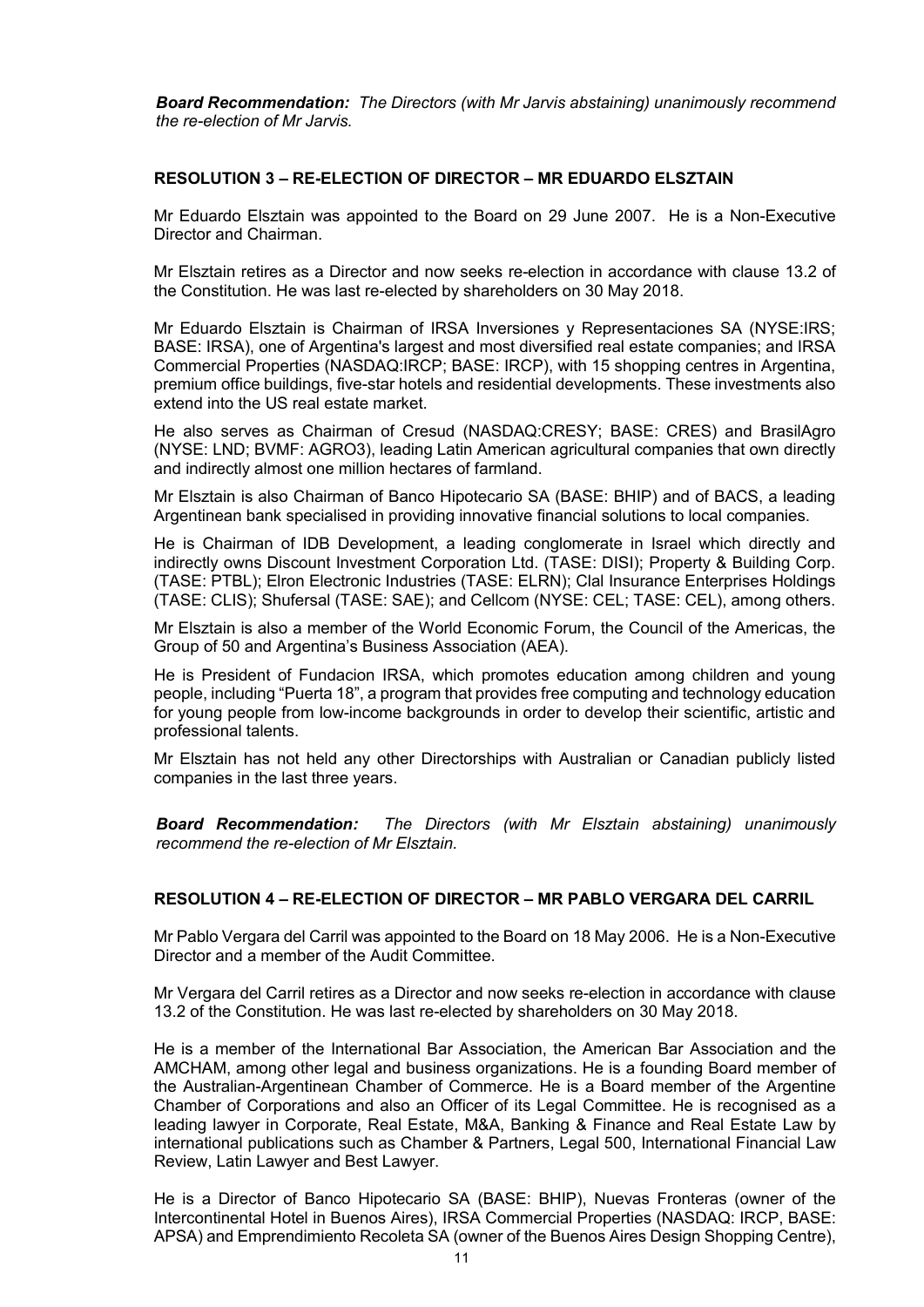among other companies. Mr Vergara del Carril is also a Director of Guanaco Mining Company Limited and Guanaco Capital Holding Corp.

Mr Vergara del Carril has not held any other Directorships with publicly listed companies in the last three years.

*Board Recommendation: The Directors (with Mr Vergara del Carril abstaining) unanimously recommend the re-election of Mr Vergara del Carril.*

#### **RESOLUTION 5 – RE-ELECTION OF DIRECTOR – MR ROBERT TRZEBSKI**

Mr Robert Trzebski was appointed to the Board on 22 May 2007. He is an Independent, Non-Executive Director and Chairman of the Audit Committee.

Mr Trzebski retires as a Director and now seeks re-election in accordance with clause 13.2 of the Constitution. He was last re-elected by shareholders on 30 May 2018.

Dr Trzebski holds a degree in Geology, PhD in Geophysics, Masters in Project Management and has over 25 years of professional experience in mineral exploration, project management and mining services. He is currently Chief Operating Officer of Austmine Ltd and a fellow of the Australian Institute of Mining and Metallurgy.

Dr Trzebski has not held any other Directorships with publicly listed companies in the last three years.

*Board Recommendation: The Directors (with Mr Trzebski abstaining) unanimously recommend the re-election of Mr Trzebski.*

#### **RESOLUTION 6 – RE-ELECTION OF DIRECTOR – MR SAUL ZANG**

Mr Saul Zang was appointed to the Board on 29 June 2007. He is a Non-Executive Director.

Mr Zang retires as a Director and now seeks re-election in accordance with clause 13.2 of the Constitution. He was last re-elected by shareholders on 30 May 2018.

Mr. Zang obtained a law degree from Universidad de Buenos Aires. He is a founding member of the law firm Zang, Bergel & Viñes.

Mr Zang is an adviser and Member of the Board of Directors of Buenos Aires Stock Exchange and provides legal advice to national and international companies. Mr Zang currently holds:

- (i) Vice-Chairmanships on the Boards of IRSA (NYSE: IRS, BASE: IRSA), IRSA Commercial Properties (NASDAQ: IRCP, BASE: IRCP), Cresud (NASDAQ: CRESY, BASE: CRES) and
- (ii) Directorships with Banco Hipotecario (BASE: BHIP), BrasilAgro (NYSE: LND, BVMF:AGRO3), IDB Development – a leading conglomerate in the State of Israel which directly and indirectly owns Clal Insurance Enterprises Holdings (TASE: CLIS), Shufersal (TASE: SAE), Cellcom (NYSE & TASE: CEL), Properties & Building Corp. (TASE: PTBL), ADAMA Agricultural Solutions, Elron Electronic Industries (TASE: ELRN) among others.

Mr Zang has not held any other Directorships with publicly listed companies in the last three years.

*Board Recommendation: The Directors (with Mr Zang abstaining) unanimously recommend the re-election of Mr Zang.*

#### **RESOLUTION 7 – RE-ELECTION OF DIRECTOR – MR WAYNE HUBERT**

Mr Wayne Hubert was appointed to the Board on 18 October 2011. He is an Independent, Non-Executive Director.

Mr Hubert retires as a Director and now seeks re-election in accordance with clause 13.2 of the Constitution. He was last re-elected by shareholders on 30 May 2018.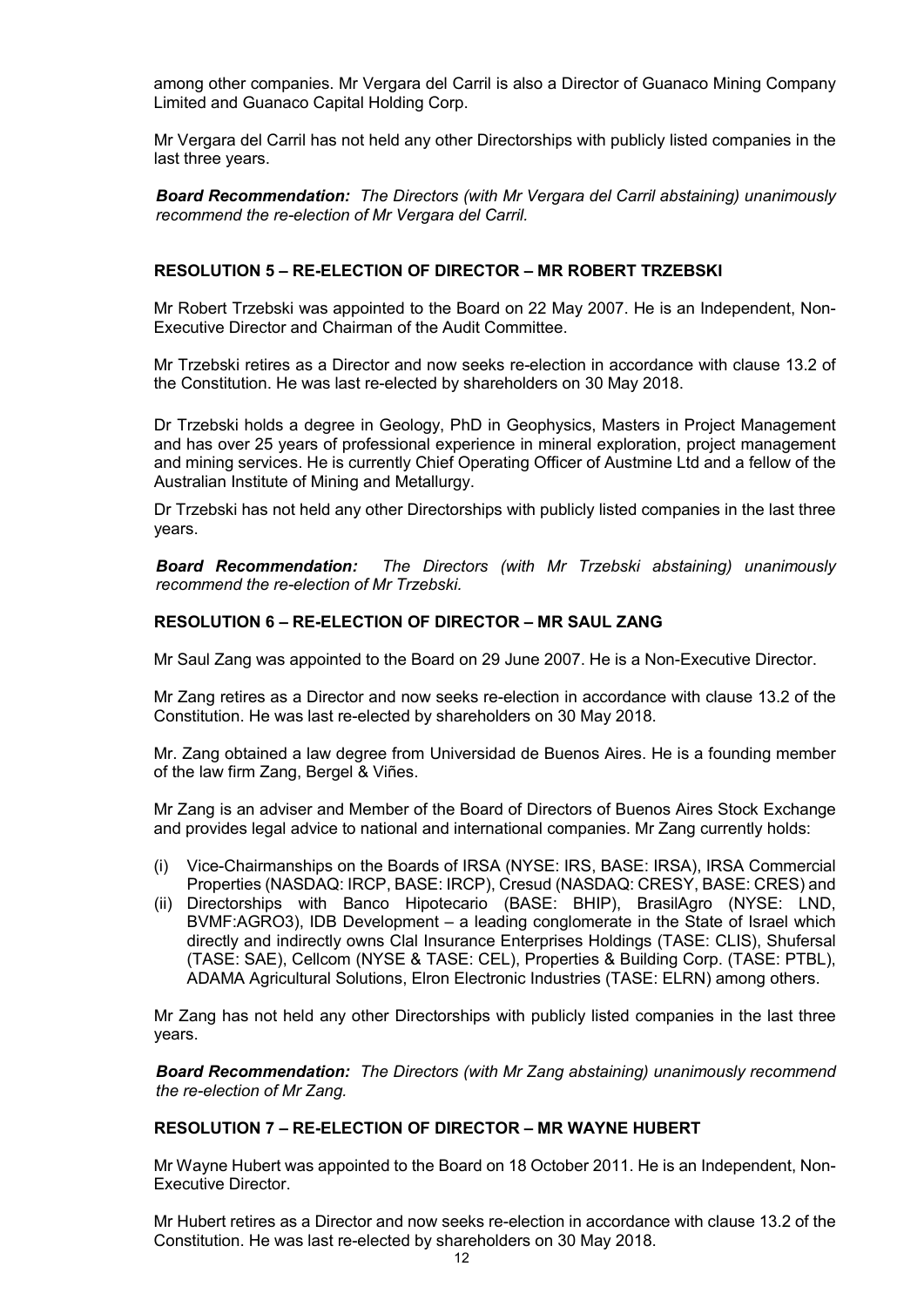Mr Hubert is a mining executive with over 15 years' experience working in the South American resources sector. From 2006 until 2010 he was the Chief Executive Officer of ASX-listed Andean Resources Limited ('Andean'), and led the team that increased Andean's value from \$70 million to \$3.5 billion in four years. Andean was developing a world-class silver and gold mine in Argentina with a resource of over 5 million ounces of gold when it was acquired by Goldcorp Inc. of Canada.

Mr Hubert holds a degree in Engineering and a Master of Business Administration and has held executive roles for Meridian Gold with experience in operations, finance and investor relations.

In addition to his role at Austral Gold Limited, Mr Hubert is the Chief Executive Officer and Director of InZinc Mining Limited (TSX-V: IZN). He has not held any other Directorships with publicly listed companies in the last three years.

*Board Recommendation: The Directors (with Mr Hubert abstaining) unanimously recommend the re-election of Mr Hubert.*

# **4. RESOLUTION 8 - APPROVAL OF 10% CAPACITY TO ISSUE EQUITY SECURITIES**

# **(a) ASX Listing Rule 7.1**

ASX Listing Rule 7.1 restricts listed companies in relation to the number of equity securities that they can issue or agree to issue without Shareholder Approval. Generally, a listed company cannot, in any 12-month period, issue a number of equity securities which is more than 15% of their fully paid ordinary shares on issue without Shareholder Approval (15% Limit), unless an exception under ASX Listing Rule 7.2 applies. The Company has not exceeded this 15% Limit.

# **(b) ASX Listing Rule 7.1A**

ASX Listing Rule 7.1A enables eligible entities to issue equity securities up to 10% of their issued capital through placements over a 12-month period after an annual general meeting. This 10% placement capacity (10% Limit) is in addition to the Company's 15% Limit under ASX Listing Rule 7.1.

An eligible entity for the purposes of ASX Listing Rule 7.1A is an entity that is not included in the S&P/ASX 300 Index and has a market capitalisation of \$300 million or less. The Company is an eligible entity.

#### **(c) Shareholder Approval**

Shareholder Approval is now sought in accordance with ASX Listing Rule 7.1A to give the Company the ability to issue equity securities under the 10% Limit. Resolution 9 must be passed as a Special Resolution, meaning that at least 75 per cent of the votes cast at the AGM must be in favour of Resolution 9. Shareholder approval for the Company to issue equity securities under the 10% Limit was previously provided on 30 May 2018. This approval expires on 30 May 2019. The Company is seeking shareholder approval for the Company to issue equity securities under the 10% Limit for the period of 12 months from the date of the Annual General Meeting.

#### **(d) Current Securities on Issue**

As at the date of this Notice, the Company has the following classes and numbers of equity securities on issue:

| <b>Security Class</b>  | <b>Number on Issue</b> |
|------------------------|------------------------|
| <b>Ordinary Shares</b> | 534,173,010            |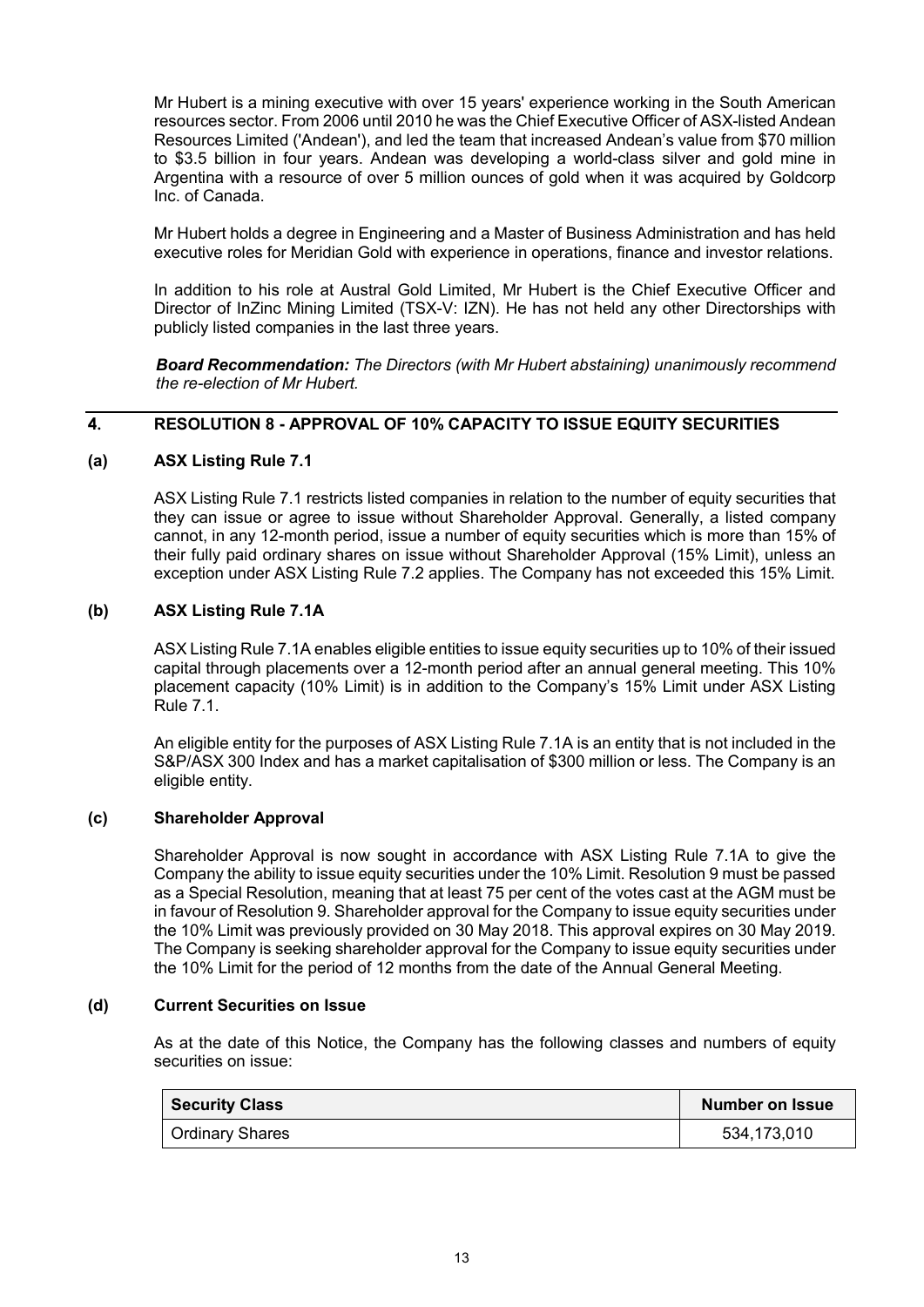# **(e) Duration of Approval of 10% Limit**

Shareholder Approval of the 10% Limit under ASX Listing Rule 7.1A is valid from the date of the Annual General Meeting at which the approval is obtained and expires on the earlier to occur of:

- (i) The date that is 12 months after the date of the Annual General Meeting at which the approval is obtained; or
- (ii) The date of the approval by shareholders of a transaction under ASX Listing Rule 11.1.2 (a significant change to the nature or scale of activities) or ASX Listing Rule 11.2 (disposal of main undertaking), (**the Period of Approval**).

# **(f) Formula for Calculation of 10% Limit**

The exact number of equity securities to be issued under the 10% Limit will be determined in accordance with the following formula, which is prescribed in ASX Listing Rule 7.1A.2:

Eligible entities which have obtained Shareholder Approval at an Annual General Meeting may issue or agree to issue, during the Period of Approval, a number of equity securities calculated in accordance with the following formula:

# **(A x D) – E**

- *A* Is the number of ordinary shares on issue 12 months before the date of issue or agreement:
	- Plus the number of fully paid ordinary shares issued in the 12 months under an exception in ASX Listing Rule 7.2;
	- Plus the number of partly paid ordinary shares that became fully paid in the 12 months;
	- Plus the number of fully paid ordinary shares issued in the 12 months with approval of holders of ordinary shares under ASX Listing Rule 7.1 or ASX Listing Rule 7.4. This does not include an issue of fully paid ordinary shares under the entity's 15% Limit without Shareholder Approval;
	- Less the number of fully paid ordinary shares cancelled in the 12 months.

Note that A has the same meaning in ASX Listing Rule 7.1 when calculating an entity's 15% Limit.

- *D* Is 10%
- **E** Is the number of equity securities issued or agreed to be issued under ASX Listing Rule 7.1A.2 in the 12 months before the date of the issue or agreement to issue that are not issued with the approval of shareholders under ASX Listing Rule 7.1 or ASX Listing Rule 7.4.

ASX Listing Rule 7.3A requires the following information to be provided to Shareholders:

# **(g) Minimum Price**

The issue price of equity securities issued under ASX Listing Rule 7.1A must be not less than 75% of the VWAP of the Company's equity securities in the same class, calculated over the 15 Trading Days immediately before:

- (i) The date on which the price at which the equity securities are to be issued is agreed; or
- (ii) If the equity securities are not issued within five trading days of the date in paragraph (i) above, the date on which the equity securities are issued.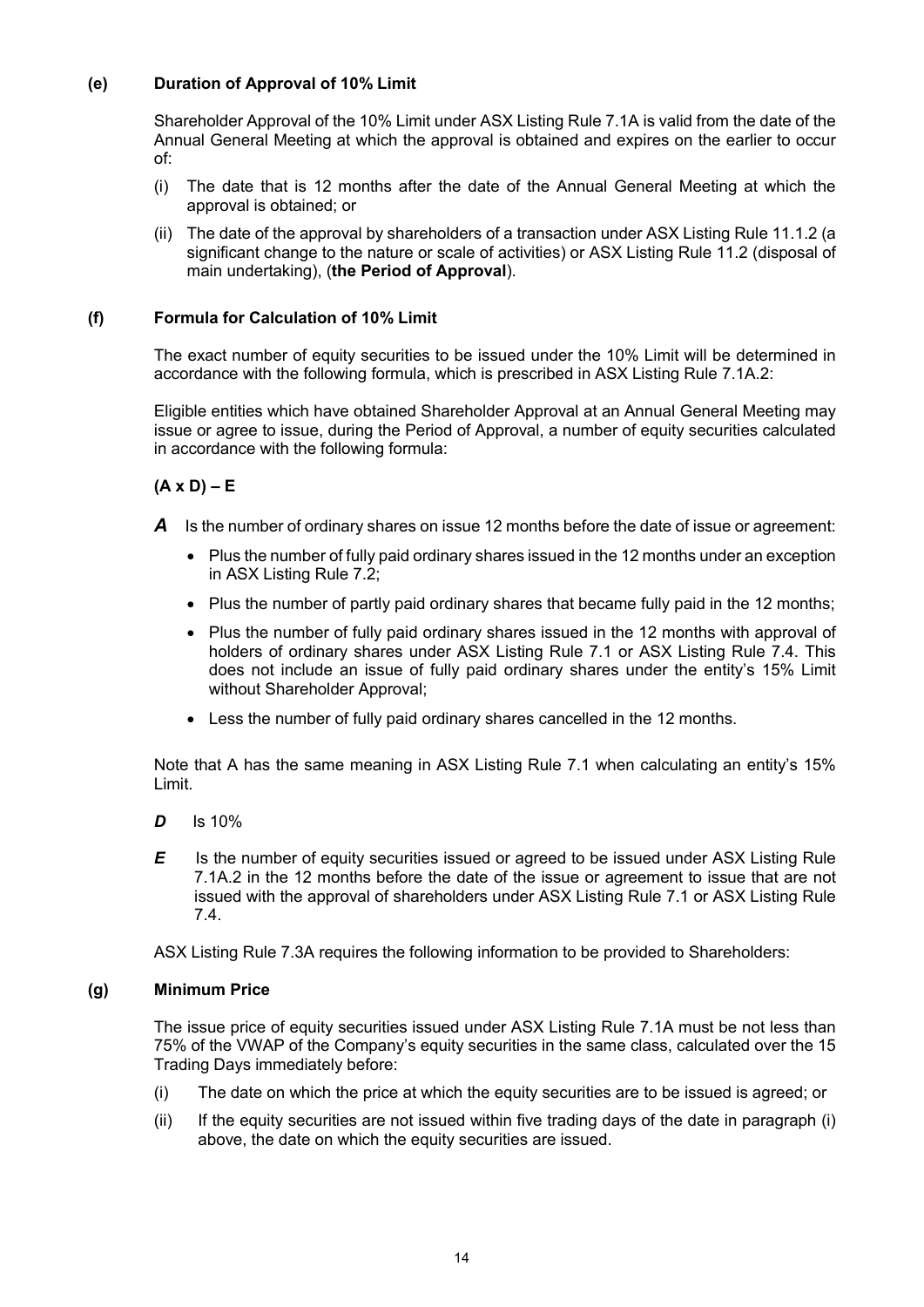# **(h) Risk of Voting Dilution**

If Resolution 8 is approved by Shareholders and the Company issues equity securities under the 10% Limit, the existing Shareholders' voting power in the Company will be diluted as shown in the below table. There is a risk that:

- (i) The market price for the Company's equity securities may be significantly lower on the date of the issue of the equity securities than on the date of the Meeting; and
- (ii) The equity securities may be issued at a price that is at a discount to the market price for the Company's equity securities on the issue date or the equity securities are issued as part of the consideration for the acquisition of a new asset.

The table below shows the dilution of existing Shareholders on the basis of the current market price of ordinary shares and the current number of ordinary shares for variable 'A', calculated in accordance with the formula in ASX Listing Rule 7.1A(2), as at the date of this Notice.

The table also shows:

- (i) Two examples where variable 'A' has increased, by 50% and 100%. Variable 'A' is based on the number of ordinary shares the Company currently has on issue. The number of ordinary shares on issue may increase as a result of issues of ordinary shares that do not require Shareholder Approval (for example, a pro rata entitlements issue or scrip issued under a takeover offer) or future specific placements under ASX Listing Rule 7.1 that are approved at a future Shareholders' meeting; and
- (ii) two examples of where the issue price of ordinary shares has decreased by 50% and increased by 100% as against the current market price.

|                                            |                               | <b>Dilution</b>                       |                    |                                        |
|--------------------------------------------|-------------------------------|---------------------------------------|--------------------|----------------------------------------|
|                                            |                               | \$0.055                               | \$0.110            | \$0.220                                |
| Variable 'A' in ASX<br>Listing Rule 7.1A.2 |                               | 50% decrease in<br><b>Issue Price</b> | <b>Issue Price</b> | 100% increase in<br><b>Issue Price</b> |
| Current Variable 'A'                       | 10% Voting<br><b>Dilution</b> | 53,417,301                            | 53,417,301         | 53,417,301                             |
| 534,173,010                                | <b>Funds</b><br>Raised \$     | \$2,937,952                           | \$5,875,903        | \$11,751,806                           |
| 50% increase in<br>current variable 'A'    | 10% Voting<br><b>Dilution</b> | 80,125,952                            | 80,125,952         | 80,125,952                             |
| 801,259,515                                | <b>Funds</b><br>Raised \$     | \$4,406,927                           | \$8,813,855        | \$17,627,709                           |
| 100% increase in<br>current variable 'A'   | 10% Voting<br><b>Dilution</b> | 106,834,602                           | 106,834,602        | 106,834,602                            |
| 1,068,346,020                              | <b>Funds</b><br>Raised \$     | \$5,875,903                           | \$11,751,806       | \$23,503,612                           |

The above table has been prepared on the following assumptions:

- (i) the issue price is \$0.110 being the closing market price of the ordinary shares on the ASX on 2 April 2019;
- (ii) the Company issues the maximum number of equity securities available under the 10% Limit;
- (iii) no Options are exercised into ordinary shares before the date of the issue of equity securities;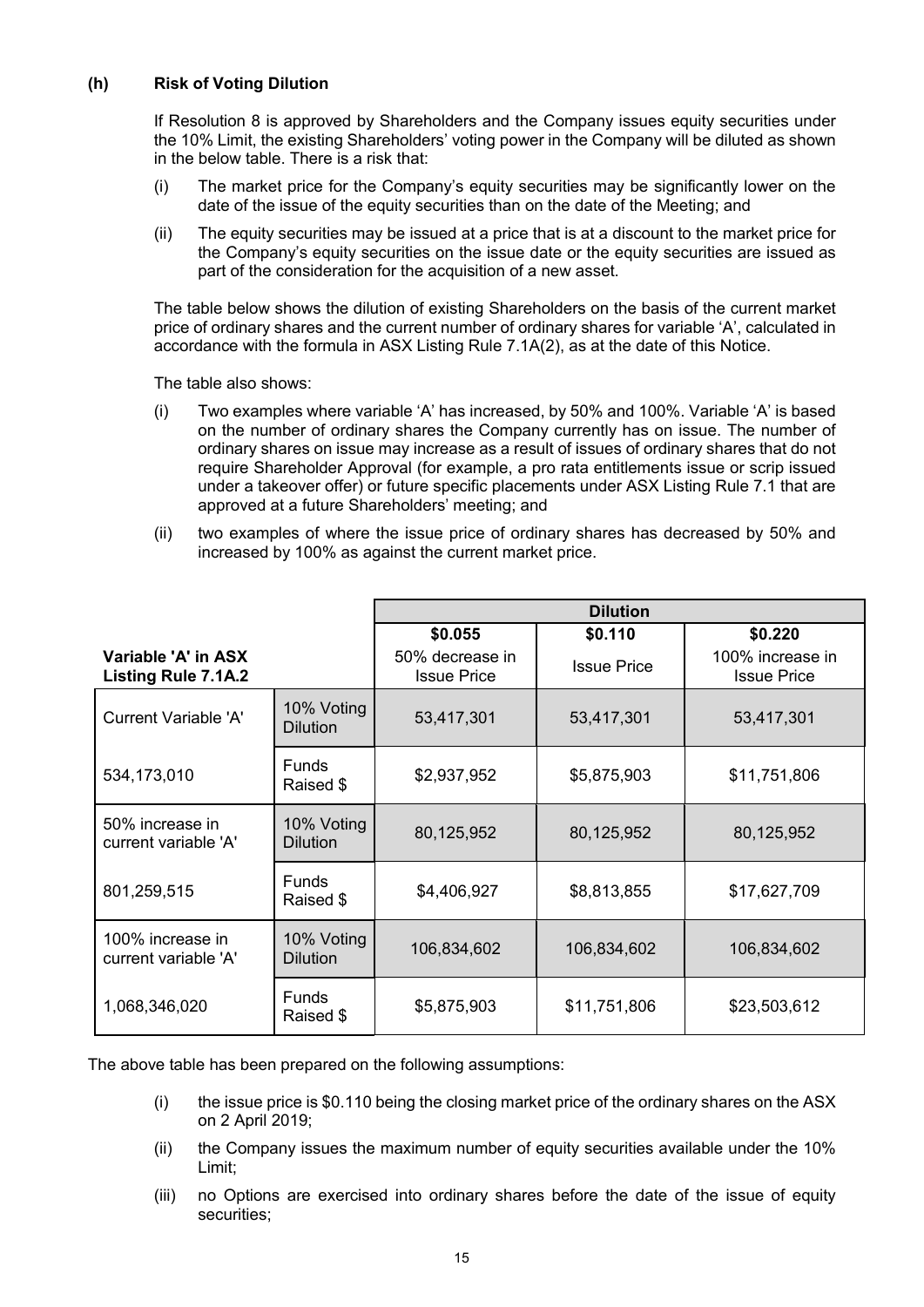- (iv) the 10% voting dilution reflects the aggregate percentage dilution against the issued share capital at the time of issue. This is why the voting dilution is shown in each example as 10%;
- (v) the table does not show an example of dilution that may be caused to a particular Shareholder by reason of placements under the 10% Limit, based on that Shareholder's holding at the date of the Meeting;
- (vi) the table shows only the effect of issue of equity securities under ASX Listing Rule 7.1A, not under the 15% Limit under ASX Listing Rule 7.1; and
- (vii) the issue of equity securities under the 10% Limit consists only of ordinary shares.

# **(i) Period of Approval**

The Company will only issue and allot the equity securities during the Period of Approval. The approval under Resolution 9 for the issue of the equity securities will cease to be valid in the event that Shareholders approve a transaction under ASX Listing Rule 11.1.2 (a significant change to the nature or scale of activities) or ASX Listing Rule 11.2 (disposal of main undertaking).

# **(j) Purpose of Issue under 10% Limit**

The Company may seek to issue the equity securities for the following purposes:

- (i) Non-cash consideration for the acquisition of assets such as mineral exploration tenements, or a business or company holding mineral exploration tenements. In such circumstances the Company will provide a valuation of the non-cash consideration as required by ASX Listing Rule 7.1A.3; or
- (ii) Cash consideration. In such circumstances, the Company intends to use the funds raised towards continued exploration and feasibility study expenditure on the Company's current assets and/or general working capital.

The Company will comply with the disclosure obligations under ASX Listing Rules 7.1A(4) and 3.10.5A upon issue of any equity securities.

#### **(k) Allocation Policy**

The Company's Allocation Policy is dependent on the prevailing market conditions at the time of any proposed issue pursuant to the 10% Limit. The identity of the allottees of equity securities will be determined on a case by case basis, having regard to the factors including but not limited to the following:

- (i) The purpose of the issue;
- (ii) The alternative methods for raising funds that are available to the company at the time, including but not limited to, rights issues or other issues in which existing security holders can participate;
- (iii) The effect of the issue of the equity securities on the control of the company;
- (iv) The circumstances of the company, including the financial position and solvency of the company; and
- (v) Advice from corporate, financial and broking advisers (if available).

The allottees under the 10% Limit have not been determined as at the date of this Notice but may include existing substantial Shareholders and/or new Shareholders who are not related parties or associates of a related party of the Company.

#### **(l) Voting Exclusion Statement**

A voting exclusion applies to this item of business, as set out in the Notice.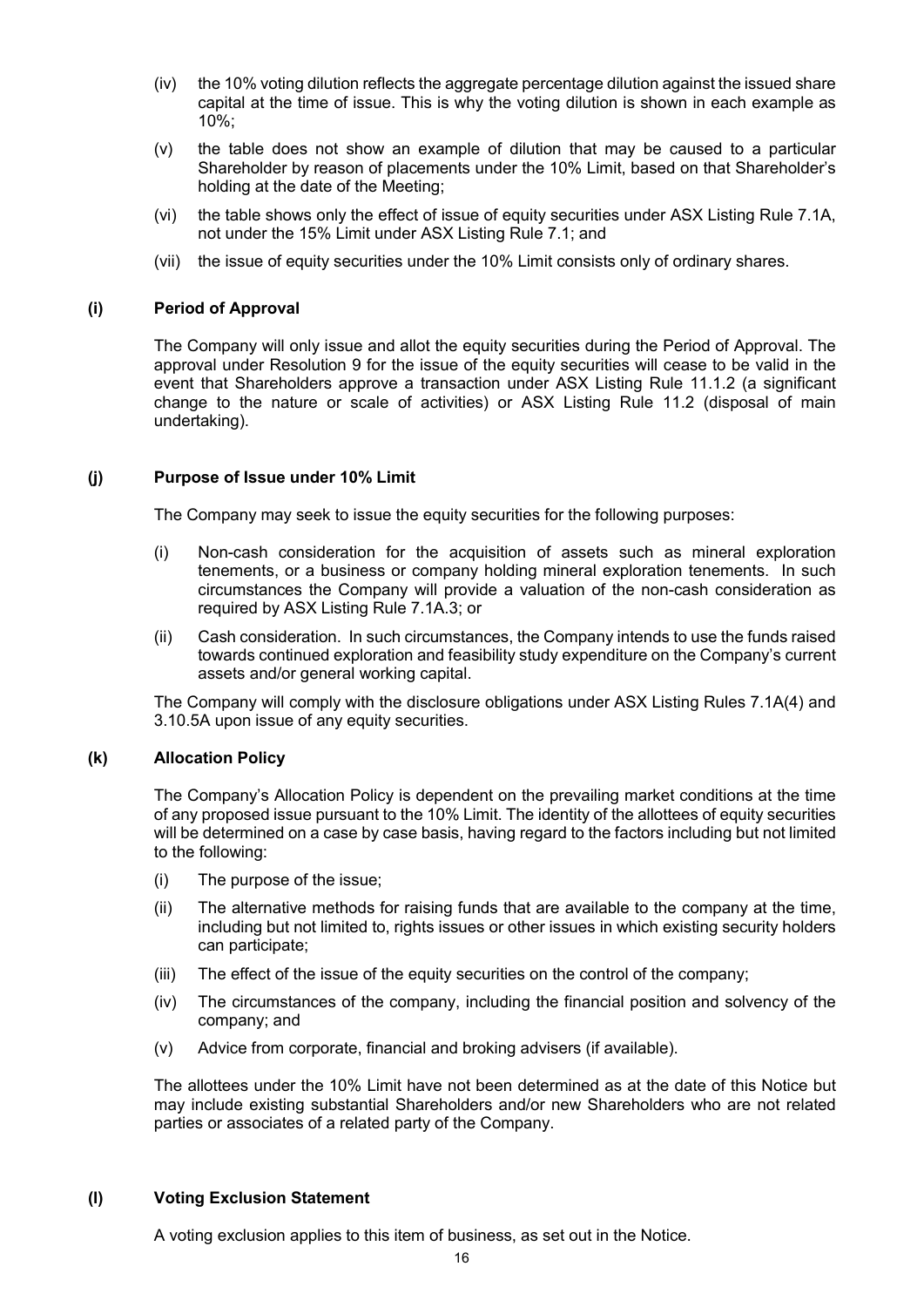At the date of the Notice, the Company has not approached any particular existing Shareholder or security holder to participate in the issue of the equity securities. No existing Shareholder's votes will therefore be excluded under the voting exclusion in this Notice.

#### **(m) Previous Approval under ASX Listing Rule 7.1A**

The Company previously obtained Shareholder Approval under ASX Listing Rule 7.1A at the Company's Annual General Meeting on 30 May 2018.

During the period preceding the date of this Meeting, being from and including 30 May 2018 to and including 26 April 2019, being the date of this Notice of Meeting (relevant period), the Company had issued in aggregate nil ordinary shares.

**Board Recommendation:** The Directors unanimously recommend that Shareholders vote in favour of approving the 10% Limit. This will enable the Company to have the flexibility to issue further equity securities representing up to 15% of the Company's share capital under ASX Listing Rule 7.1 and an additional 10% of the Company's share capital under ASX Listing Rule 7.1A during a 12-month period without seeking further Shareholder Approval.

# **5. RESOLUTION 9 – ADOPTION OF NEW CONSTITUTION**

The Company's current constitution was adopted by the Company following receipt of Shareholder approval on 30 November 2016.

For the following reasons, the Board of the Company wishes to amend its existing Constitution:

- Presently, any proceeds of sale of a Minority Member's shareholding must be processed as a cheque sent by post to the Member. This payment method is inefficient, costly and less reliable in comparison to other payment methods, such as by Electronic Funds Transfer (**EFT**). In many cases, the fees associated with drawing the cheque (and postage) will exceed the cheque amount. The proposed amendments will extend the range of permissible payment methods to include an EFT to the shareholder's nominated account, any other payment method that the Board (at its discretion) considers appropriate, and even to donate the proceeds to a charity that the Directors determine (provided that the Minority Member provides written consent to do so). This will avoid the Company incurring unnecessary costs from the sale of Minority Member shareholdings.
- The current procedure for calculating the price per share at which a Minority Member's shareholding is to be sold is onerous. The price, which is based upon the last sale price over the previous ten trading days, must effectively be recalculated every day until an offer exceeding the price is received. The amendments will enable the Company to sell Minority Member shares at the best price reasonably available at the time (as determined by the Directors). This will improve flexibility in relation to the sale of Minority Member shareholdings as well as remove the need for continuous recalculation of the price.

Accordingly, the Company has prepared an updated Constitution (**New Constitution**) which incorporates the following key amendments:

- (a) clause 3.8 has been amended to provide greater flexibility to the Company in the provision of the proceeds of sale of a Minority Member's securities to that Member; and
- (b) clauses 3.2, 3.4(a) and 3.5 have been amended to enable the sale of a Minority Member's securities at a price which the Directors consider is the best reasonably available price at the time.

Prior to the Meeting, a copy of the New Constitution will be available for review by Shareholders at the Company's registered office during normal business hours. A copy of the New Constitution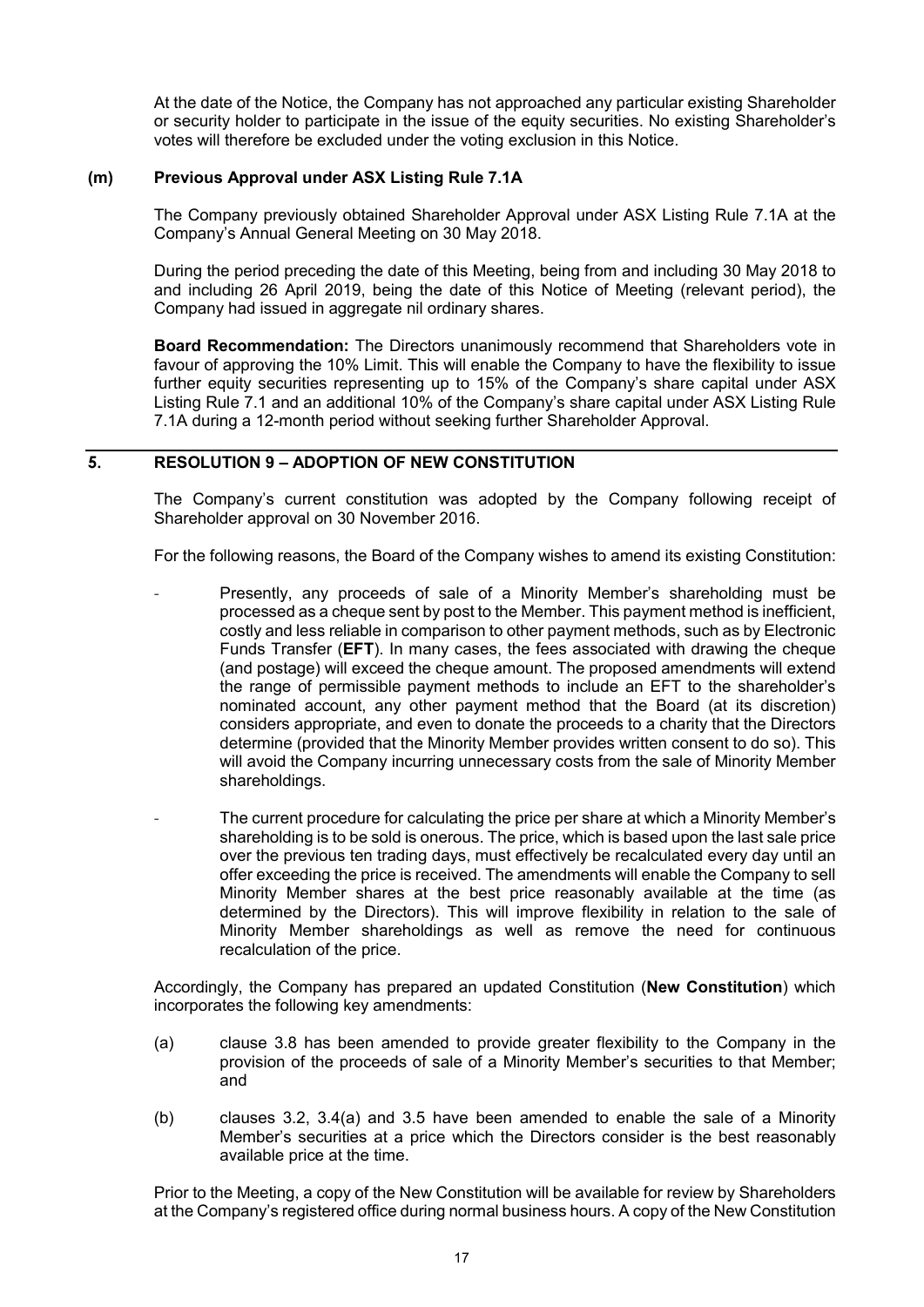can also be sent to Shareholders of the Company upon a request being made to the Company on (02) 8072 1400.

A complete signed copy of the New Constitution will be tabled at the Meeting.

Pursuant to section 136(2) of the Corporations Act, a modification to the Company's Constitution can only be effected by way of a Special Resolution passed by its Shareholders. Therefore, this Resolution is a Special Resolution that can only be passed if at least 75% of the total votes cast by Shareholders entitled to vote on this Resolution are voted in its favour.

If you have any doubt or do not understand this Resolution, it is strongly recommended that you seek advice from a solicitor or other professional advisor.

*Board Recommendation*: The Directors unanimously recommend that Shareholders vote in favour of this Resolution.

#### **6. ENQUIRIES**

Shareholders may contact the Company Secretary if they have any queries in respect of the matters set out in these documents.

Andrew Bursill Company Secretary Austral Gold Limited

c/- Automic Group Level 5 126 Phillip Street Sydney NSW 2000 Australia

Tel: (+61 2) 9698 5414

Email: [info@australgold.com](mailto:info@australgold.com)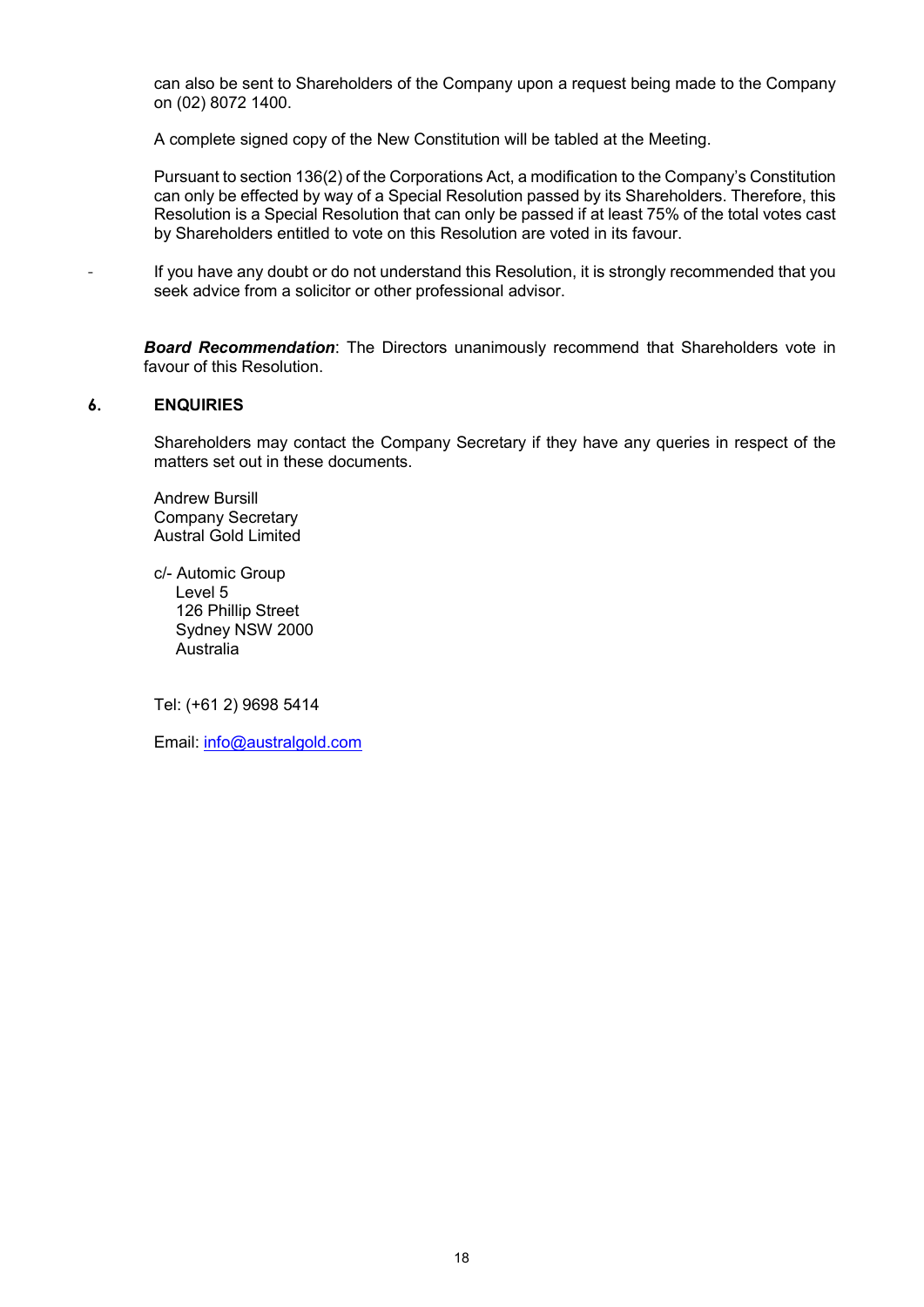# **7. GLOSSARY**

**AEST** means Australian Eastern Standard Time, Sydney, New South Wales, Australia.

**Austral Group** means Austral and its controlled entities.

**Annual General Meeting**, **AGM** or **Meeting** means the meeting convened by the Notice.

**ASIC** means the Australian Securities and Investments Commission.

**ASX** means ASX Limited (ABN 98 008 624 691).

**ASX Listing Rules** means the Listing Rules of ASX.

**Auditor's Report** means the auditor's report of KPMG dated 15 March 2019 as included in the Financial Report.

**Board** means the Board of Directors of the Company as constituted from time to time.

**Business Day** has the meaning given to that term in ASX Listing Rule 19.12.

**Closely Related Parties**, in relation to a member of KMP, means the member's spouse, child or dependant (or a child or dependant of the member's spouse), anyone else in the member's family who may be expected to influence or be influenced by the member in the member's dealings with Austral (or the Austral Group), and any company the member controls.

**Company** or **Austral** or **Austral Gold** means Austral Gold Limited (ACN 075 860 472).

**Constitution** means the Constitution of the Company.

**Corporations Act** means the Corporations Act 2001 (Cth).

**Directors** mean the Directors of the Company.

**Directors' Report** means the report of Directors as included in the Financial Report.

**Documents** means each of the Notice, Explanatory Statement and the Proxy Form and all other documents that accompany each other when sent to each Shareholder.

**Explanatory Statement** means the explanatory statement accompanying the Notice.

**Financial Report** means the 2018 Annual Report to Shareholders for the period ended 31 December 2018 as lodged by the Company with ASX on 15 March 2019 (including the correction to Annual Report lodged by the Company with ASX on 18 March 2019).

**Key Management Personnel** or **KMP** means those persons having authority and responsibility for planning, directing and controlling the activities of Austral or the Austral Group, whether directly or indirectly. Members of the KMP include Directors and certain senior executives.

**Notice** means the notice of Meeting that accompanies and forms part of the Documents.

**Option** means an option, if exercised in accordance with its terms, to acquire one Share in the Company.

**Ordinary Resolution** means a resolution passed by more than 50 per cent of the votes at a general meeting of Shareholders.

**PT** means Pacific Time, Vancouver, British Columbia, Canada.

**Remuneration Report** means the remuneration report as set out in the Financial Report.

**Resolutions** means the resolutions set out in the Notice, or any one of them, as the context requires.